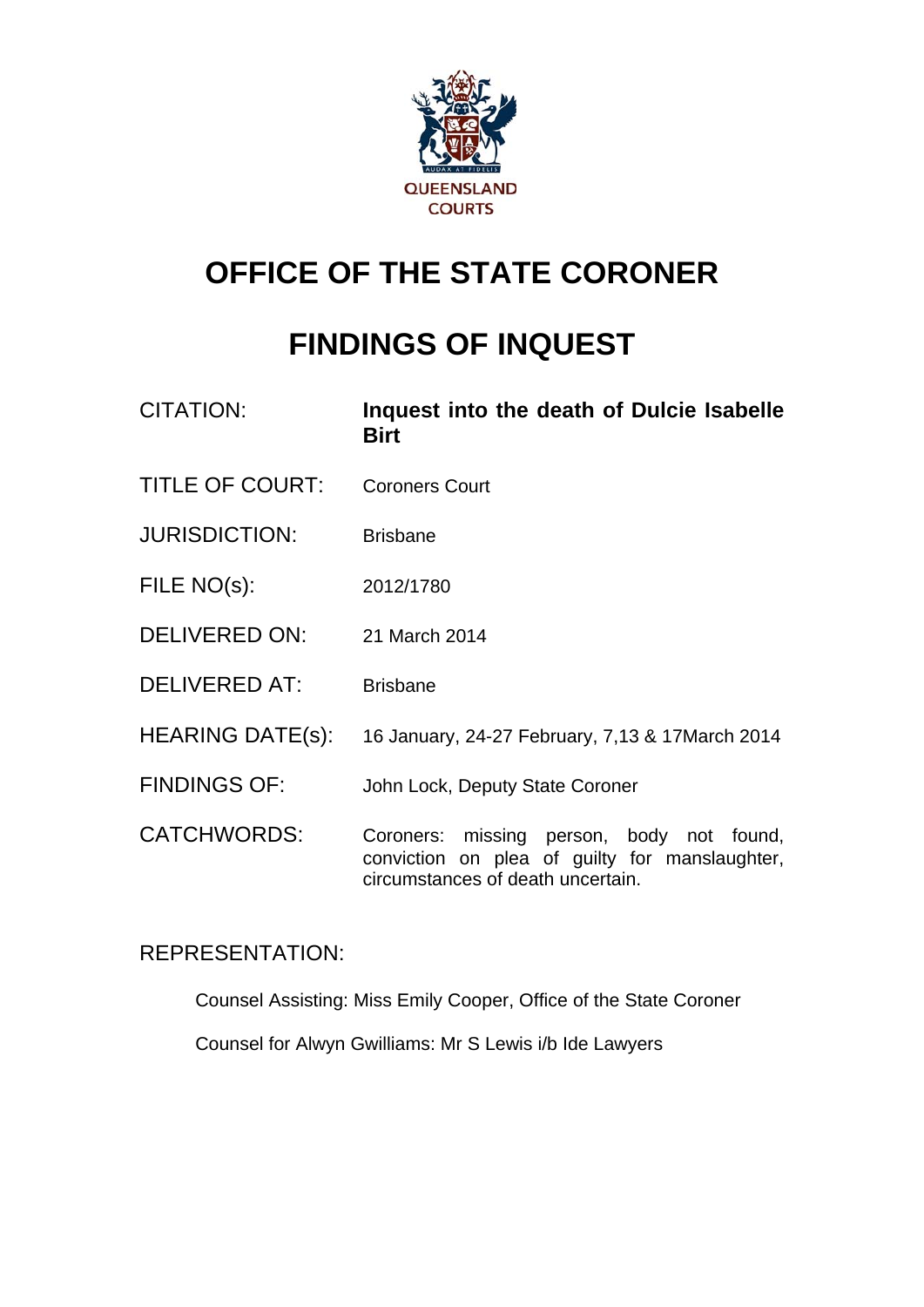# **Table of Contents**

| The admissibility of evidence and the standard of proof3        |  |
|-----------------------------------------------------------------|--|
|                                                                 |  |
|                                                                 |  |
|                                                                 |  |
|                                                                 |  |
|                                                                 |  |
| Motor vehicle belonging to Mr Gwilliams' mother, Elaine Hopper7 |  |
|                                                                 |  |
|                                                                 |  |
|                                                                 |  |
|                                                                 |  |
|                                                                 |  |
|                                                                 |  |
|                                                                 |  |
|                                                                 |  |
|                                                                 |  |
|                                                                 |  |
|                                                                 |  |
|                                                                 |  |
|                                                                 |  |
|                                                                 |  |
|                                                                 |  |
|                                                                 |  |
|                                                                 |  |
|                                                                 |  |
|                                                                 |  |
|                                                                 |  |
|                                                                 |  |
|                                                                 |  |
| Conclusions                                                     |  |
|                                                                 |  |
|                                                                 |  |
|                                                                 |  |
|                                                                 |  |
|                                                                 |  |
|                                                                 |  |
|                                                                 |  |
|                                                                 |  |
|                                                                 |  |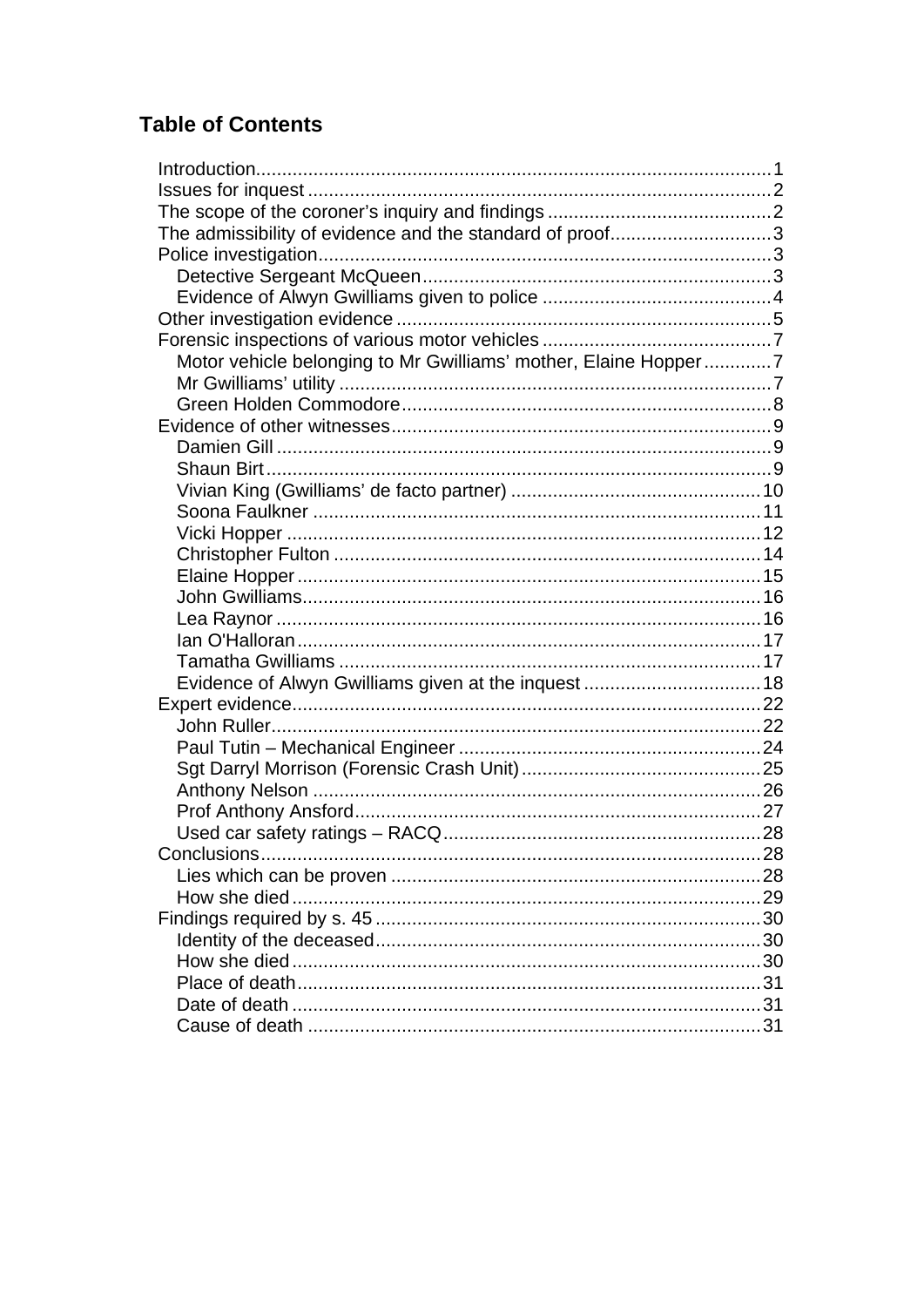# <span id="page-2-0"></span>**Introduction**

- 1. Dulcie Isabelle Birt was 31 years of age when she was last seen on the night of 21 October 2009. She lived at Old Ipswich Road, Riverview along with her son, Shaun and a boarder, Damien Gill. Although her real name was Dulcie it is apparent many people referred to her by the name of 'Darcy'. In this decision I will adopt her real name of Dulcie.
- 2. Dulcie had a history of illicit drug abuse including heroin and it is apparent she was on the methadone program. The evidence suggests she may have been still using illicit drugs at the time of her death.
- 3. In the 2-3 months leading up to her disappearance, Dulcie had been in a sexual relationship with Alwyn Gwilliams (Gwilliams), 40 years of age. Mr Gwilliams lived in Bundamba with his de facto partner, Vivian King.
- 4. Ms Birt was initially listed as a missing person. On 25 October 2009, Mr Gwilliams provided an initial statement to police denying any knowledge of Ms Birt's whereabouts. The investigation turned into a murder investigation.
- 5. On 8 December 2009, Mr Gwilliams provided a further statement to police and also participated in a field interview. Mr Gwilliams admitted to unlawfully killing Ms Birt (in the context of a car accident in bushland at Riverview) and then disposing of her body at Jacobs Well. Her body has never been found.
- 6. Mr Gwilliams was charged with murder (with manslaughter charged in the alternative) and interfering with a corpse. The Crown engaged multiple forensic crash experts to analyse the damage done to Mr Gwilliams' car, a dark green Mitsubishi Triton utility. DNA evidence was also obtained. On the morning of day one of the trial in the Supreme Court, the Crown accepted pleas of guilty to manslaughter and interfering with a corpse and the murder charge was discontinued. On 22 February 2013, Mr Gwilliams was sentenced by His Honour Justice Byrne to 10 years imprisonment. He was declared a serious violent offender.
- 7. It is apparent from the transcript of the hearing before Justice Byrne that the ultimate Crown submission was that the defence explanation, namely that Mr Gwilliams was a drunken man, known to the police and who panicked and disposed of the body, was not to be accepted. However, the Crown submitted it could not establish by any reliable evidence how in fact Dulcie came to meet her death. All the Crown Prosecutor could say was that Mr Gwilliams' account was demonstrably false.
- 8. In his judgement dated 22 February 2013, Justice Byrne addressed the contest between the Crown and defence with respect to why Mr Gwilliams had lied. It was noted that Mr Gwilliams had been expressly afforded the opportunity to adduce evidence explaining the lies, but he had chosen not to do so.
- 9. His Honour did not accept that the instructions provided by Mr Gwilliams to his legal counsel were a truthful explanation for the lies. His Honour accepted that after Mr Gwilliams admitted that his conduct brought about Dulcie's death, the lies he related (in particular, about how Dulcie died and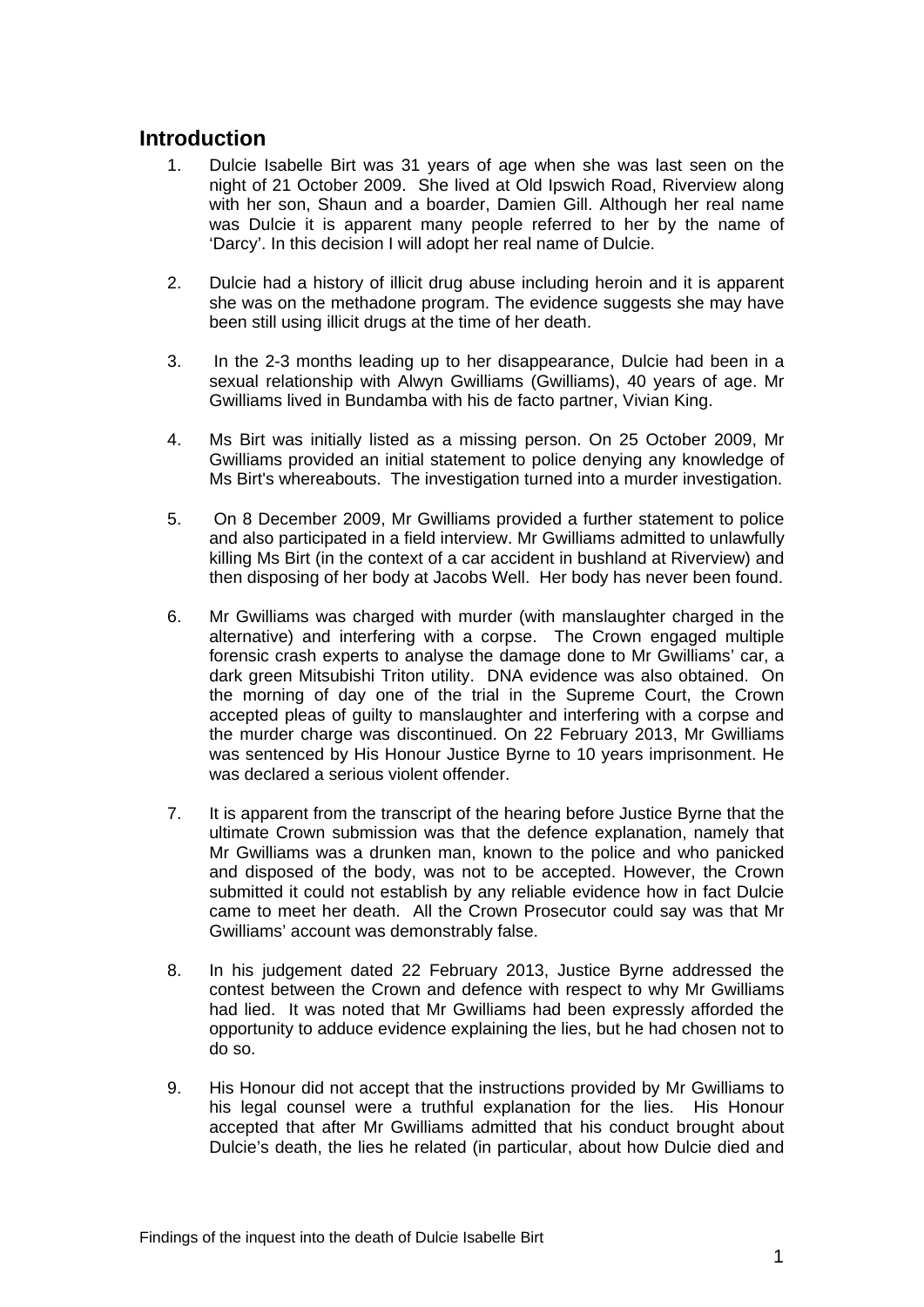where he had disposed of her body) were told because he perceived that the truth would reveal he had assaulted Dulcie and thereby killed her.

- 10. His Honour was persuaded that Mr Gwilliams assaulted Dulcie. He held that Mr Gwilliams' lies and concealment of the body meant that the true nature of the assault was to remain unknown. He could not conclude that there existed an intention to kill or cause grievous bodily harm. Nor could he conclude that the killing occurred in a brutal, protracted or degrading way.
- 11. Dulcie Birt's missing person/death status was first reported to the Office of the State Coroner on 23 May 2012.

#### <span id="page-3-0"></span>**Issues for inquest**

- 12. A coroner has jurisdiction to inquire into the cause and the circumstances of a reportable death. If possible I am required to find:
	- a. whether a death in fact happened;
	- b. the identity of the deceased;
	- c. when, where and how the death occurred; and
	- d. what caused the person to die.
- 13. Importantly in this case there appear to be a number of missing pieces of evidence, which makes problematic my ability to make the findings referred to above. Other than that I can be satisfied Ms Birt is deceased, I could not be satisfied as to how she died and what caused her death. It was for this reason that I decided to hold an inquest.

# <span id="page-3-1"></span>**The scope of the coroner's inquiry and findings**

- 14. Apart from the trial/sentencing hearing in the Supreme Court there were a number of other proceedings within the criminal justice system. This included committal proceedings in the Magistrates Court at Ipswich where a number of witnesses were cross-examined. This court has the benefit of the whole of the investigation material consisting of numerous exhibits, photographs, CCTV footage, expert reports, recorded interviews, over 200 statements of witnesses and court transcripts from both the committal hearing and in the Supreme Court. It is evident from the contents of a number of statements that some witnesses had been the subject of coercive hearings before the Crime and Misconduct Commission. I do not have transcripts or other details of those proceedings (with exception to the evidence of Elaine Hopper for reasons that will become evident), and would not expect to.
- 15. It would be an exercise in futility to exclude all reference to the fact that this matter has already been dealt within the criminal justice jurisdiction. However it is important to recognise there is a distinction between coronial inquests and criminal trials. An inquest is not a trial between opposing parties but an inquiry into the death.
- 16. The focus is on discovering what happened, not on ascribing guilt, attributing blame or apportioning liability. The purpose is to inform the family and the public of how the death occurred. To make clear the distinction in roles the *Coroners Act 2003* specifically states that a coroner must not include in the findings or any comments or recommendations,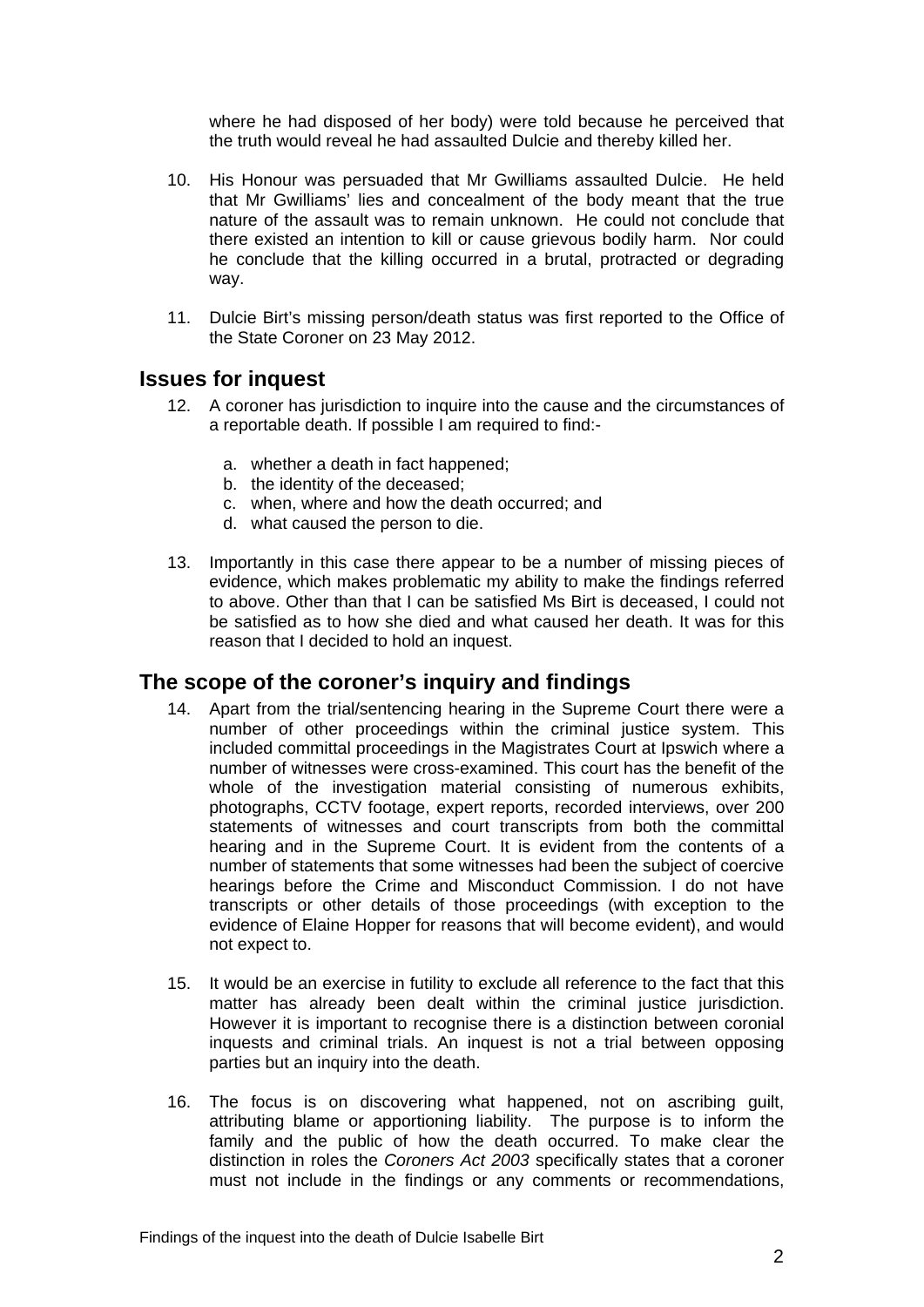statements that a person is or maybe guilty of an offence or is or maybe civilly liable for something.

# <span id="page-4-0"></span>**The admissibility of evidence and the standard of proof**

- 17. Proceedings in a coroner's court are not bound by the rules of evidence because the Act provides that the court '*may inform itself in any way it considers appropriate'.* That does not mean that any and every piece of information however unreliable will be admitted into evidence and acted upon. However, it does give a coroner greater scope to receive information that may not be admissible in other proceedings and to have regard to its origin or source when determining what weight should be given to the information.
- 18. This flexibility has been explained as a consequence of an inquest being a fact-finding exercise rather than a means of apportioning guilt. As already stated, it is an inquiry rather than a trial. If a witness refuses to give oral evidence at an inquest because the evidence would tend to incriminate the person, the coroner may require the witness to give evidence that would tend to incriminate the witness if satisfied it is in the public interest to do so. The evidence, when given, and any derivative evidence is not admissible against the witness in any other proceeding, other than a proceeding for perjury.
- 19. A coroner should apply the civil standard of proof, namely the balance of probabilities but the approach referred to as the *Briginshaw* sliding scale is applicable. This means that the more significant the issue to be determined, the more serious an allegation or the more inherently unlikely an occurrence, then clearer and more persuasive the evidence needs to be for the trier of fact to be sufficiently satisfied that it has been proven to the civil standard.
- 20. It is also clear that a coroner is obliged to comply with the rules of natural justice and to act judicially. This means that no findings adverse to the interest of any party may be made without that party first being given a right to be heard in opposition to that finding. In this regard Mr Lewis made submissions at the conclusion of his involvement regarding his client Alwyn Gwilliams. It should be noted that for funding reasons Mr Lewis was only present for the evidence of his client and Vivian King.

# <span id="page-4-1"></span>**Police investigation**

21. The Queensland Police Service (QPS) investigation commenced as a missing person investigation, and then proceeded into a murder investigation.

#### <span id="page-4-2"></span>**Detective Sergeant McQueen**

- 22. Detective Sergeant (DS) McQueen was the lead investigator. He provided a written statement as well as giving evidence at the committal and inquest. Alwyn Gwilliams was not the only person of interest in the case but this changed in the early stages of the investigation.
- 23. DS McQueen was involved in the engaging of all the experts and gave evidence concerning the evidence gathered and the extensive searches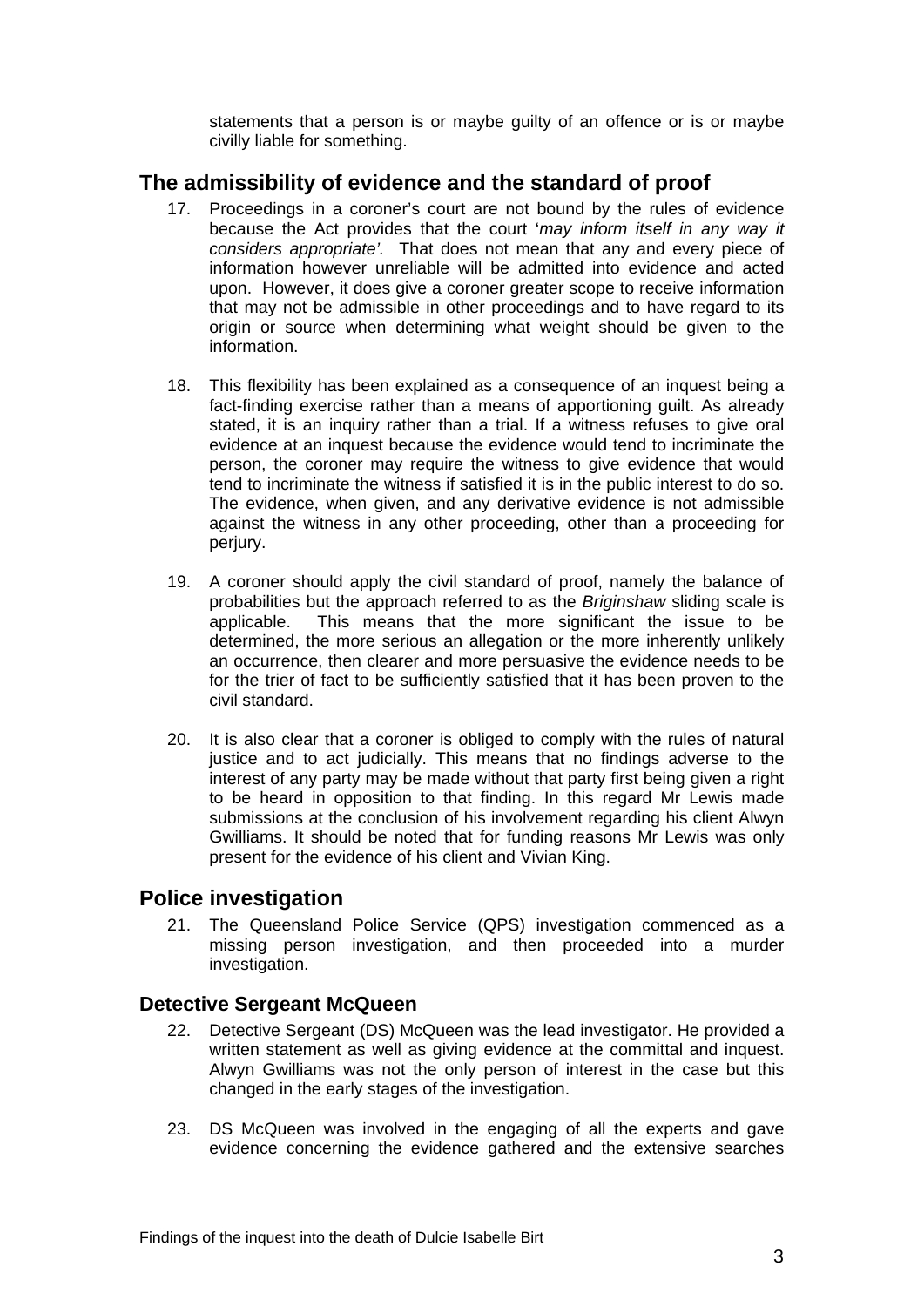made. The decision about the manner in which the criminal proceedings were concluded was not his and was taken out of his hands.

#### <span id="page-5-0"></span>**Evidence of Alwyn Gwilliams given to police**

- 24. Mr Alwyn Gwilliams provided his first statement on 25 October 2009. At the time this was still a missing person investigation. He admitted he was with Dulcie until between 9.30 and 10pm on 22 October 2009 when he dropped her off at her residence at Riverview. He said he did not know where she was but details the conversations he said he had with Dulcie's son, Shaun with concerns about his mother and that she was missing.
- 25. Mr Gwilliams provided a second sworn statement about six weeks after Dulcie died. The statement was prepared by his lawyer and sworn on 8 December 2009 and provided to police. The matters raised in his second statement can be summarised as follows:
	- a. He and Dulcie had been drinking together;
	- b. They decided to go for a drive and a swim;
	- c. With Dulcie seated in the passenger seat, he drove his 4WD into the bushland across the road from her house;
	- d. Neither of them wore a seatbelt;
	- e. They were going pretty fast when he hit a dip, lost control of the vehicle and it hit a tree;
	- f. He felt something hit the left hand side of the car;
	- g. He came to a sharp stop into another tree;
	- h. He saw Dulcie slumped forward in her seat;
	- i. Blood was coming from a bad cut on the left hand side of her head;
	- j. There was blood on the dashboard;
	- k. He got her out of the car and performed CPR until he heard a gurgling noise coming from her;
	- l. She was not breathing, had no pulse and could not be resuscitated;
	- m. He put her body on the tray of the utility;
	- n. His vehicle was stuck, and he had no jack;
	- o. He went to his mother's house and borrowed her car to tow his ute out;
	- p. He told his mother what had happened and she said they had to call the police but he did not want to on the basis the police would not think it was an accident and he had been drinking.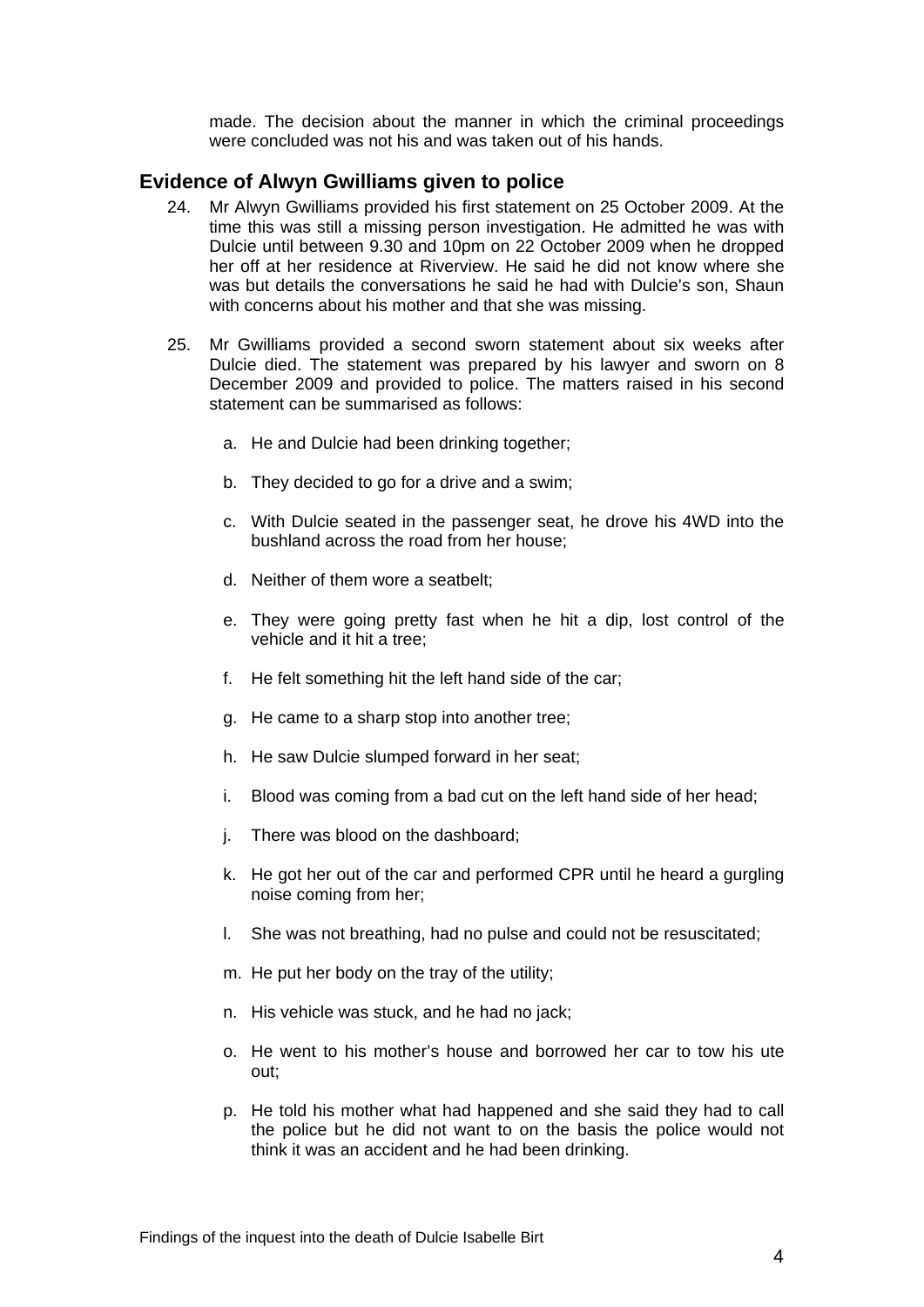- q. Afterwards he returned his mother's car to her;
- r. He then took the lifeless Dulcie to Jacobs Well and put her body in the water there;
- s. That he had not been thinking straight because he was intoxicated;
- t. That he loved Dulcie and did not mean to kill her; and
- u. That he would cooperate with Police and show them where he placed Dulcie's body.
- 26. Mr Gwilliams then took part in a lengthy field interview at the bushland area and then at Jacobs Well. He told police he had not argued with Dulcie that night. He said they were both drinking and he was an eight or nine out of 10 intoxicated. He had previously driven to this area to swim a number of times with Dulcie but was having difficulty recalling where they were. He said he had got his mother's car to pull the utility out. He took the utility back and then went and got a green Commodore at his house, took Dulcie to Jacobs Well in it, drove back and jumped on his pushbike to pick up the 4wd utility.
- 27. He also told police about the route he took to Jacobs Well, but unconvincingly. He showed police where he put her in the water and made reference to this being an area where he fished and had taken Dulcie before. He pointed to some mangrove trees and said he was that close to them he could touch them when he let her go. He had waded out to waist height.
- 28. He said he told his sister, Vicki the next day but no-one else. He told her to get rid of the Commodore.

# <span id="page-6-0"></span>**Other investigation evidence**

- 29. As a result of Mr Gwilliams' evidence, the police investigation obtained various civilian statements from family members and friends, forensic evidence and expert evidence from forensic crash experts, an engineer and a tidal expert. What can generally be said about the evidence is that witnesses, particularly from the Gwilliams family and their cohorts, have been reluctant to cooperate with the police during the investigation. Most of them gave multiple statements and it was not until they were called before the Crime and Misconduct Commission (CMC) that their statements became more fulsome. I hesitate to suggest that by being more fulsome they were also more accurate and truthful. My distinct impression is they were generally not being totally candid or truthful at the CMC or in this court. I formed a distinct impression some of those witnesses know more than they are prepared to acknowledge.
- 30. It is also evident the wider Gwilliams family are well known to the police and are well aware of police methods of investigation. There is evidence many of them were speaking to each other about their evidence during the investigation and encouraging some to say nothing to police. Alwyn Gwilliams had been particularly active in the week prior to the inquest and had been in contact with a number of family members giving evidence, some of whom he has not been in contact with for some years. He would be aware of course that any conversations with him in prison would be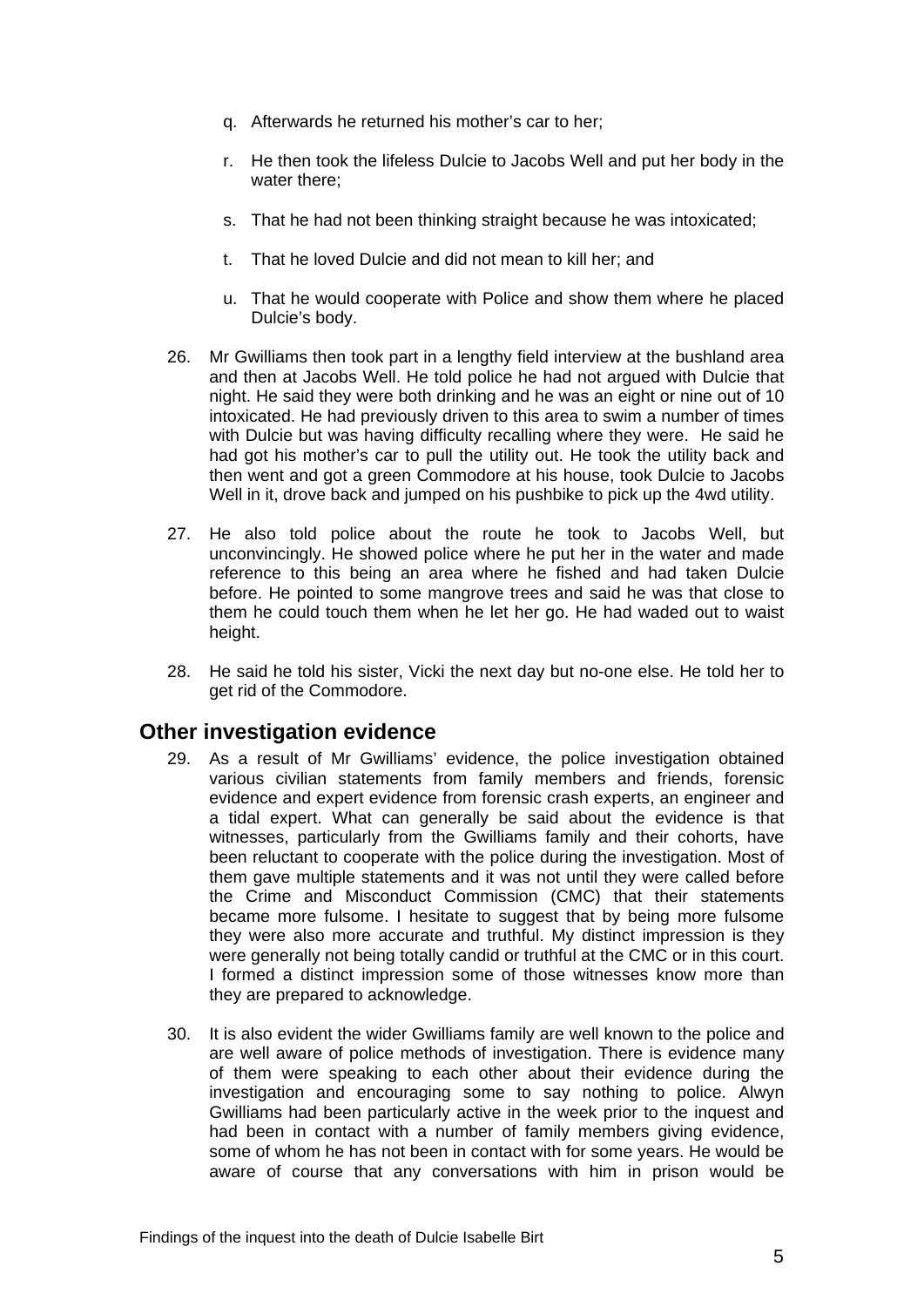recorded so I accept it is unlikely he said anything of particular note. However, a number of witnesses expressed concerns about their fears of possible retribution about giving evidence at the inquest. Understanding the criminal associations of the various family members and their propensity towards violence, I accept those fears are well founded.

- 31. Of some note is the evidence of a bushwalker who was walking in the Riverview bushland on the Saturday after these events. She came across a small pond which was accessible from a dirt track that began opposite Dulcie Birt's house. There were recent tyre marks in the mud leading into and out of the pond. A small tree nearby had been knocked over into the water.
- 32. Another witness was driving home from work close to midnight on 22 October 2009. He was travelling along Old Ipswich Road, Dinmore past St Peter Claver College. His attention was taken by lights in the bushland in the area opposite Child Street and saw a vehicle parked with its headlights on high beam. The vehicle was a one tonne utility with a tray back that looked similar to a Hilux or Rodeo shape. It was parked on a 35° angle. He was unable to see the colour. Some days later he saw police vehicles in the area and because what he had seen was at an unusual time of night he approached police.
- 33. Another witness was driving a truck on either Friday 23 or Saturday, 24 October 2009 to collect water from the Trans-Pacific landfill, which is commonly referred to as the old mines area on New Chum Road. It was about 6:30am when he saw a vehicle heading towards him on the other side of the fence. It came within 100m from him and he had a clear and unobstructed view of a dark green single cab tray back utility. He thought it was odd that it would be there at that early time, which to his mind usually means they were hooning around or there is trouble.
- 34. The witness continued to drive out onto New Chum Road and as he was approaching Pottery Road the same utility that had been in the mines area was now on Pottery Road and he could see it was definitely a dark green Mitsubishi Triton tray back utility 90's model. The tray had no sides and there was nothing in the back area. On 29 October 2009 he saw an article in the local newspaper indicating that police were looking for information on the same vehicle he had seen that day and he contacted police.
- 35. On 25 October 2009 a Scenes of Crime officer took photographs of Alwyn Gwilliams particularly showing scratches on the left side of his face as well as scratches and bruising on his right and left arm and bruises to his back. Gwilliams said that he got the scratches at work. However a number of his workers state that they do not recall him having any injuries from his workplace at the time. Furthermore, a number of witnesses, including child safety officers who were present in the park at the contact visit on the afternoon of 22 October 2009 have no recollection of Gwilliams having any scratch marks on his face.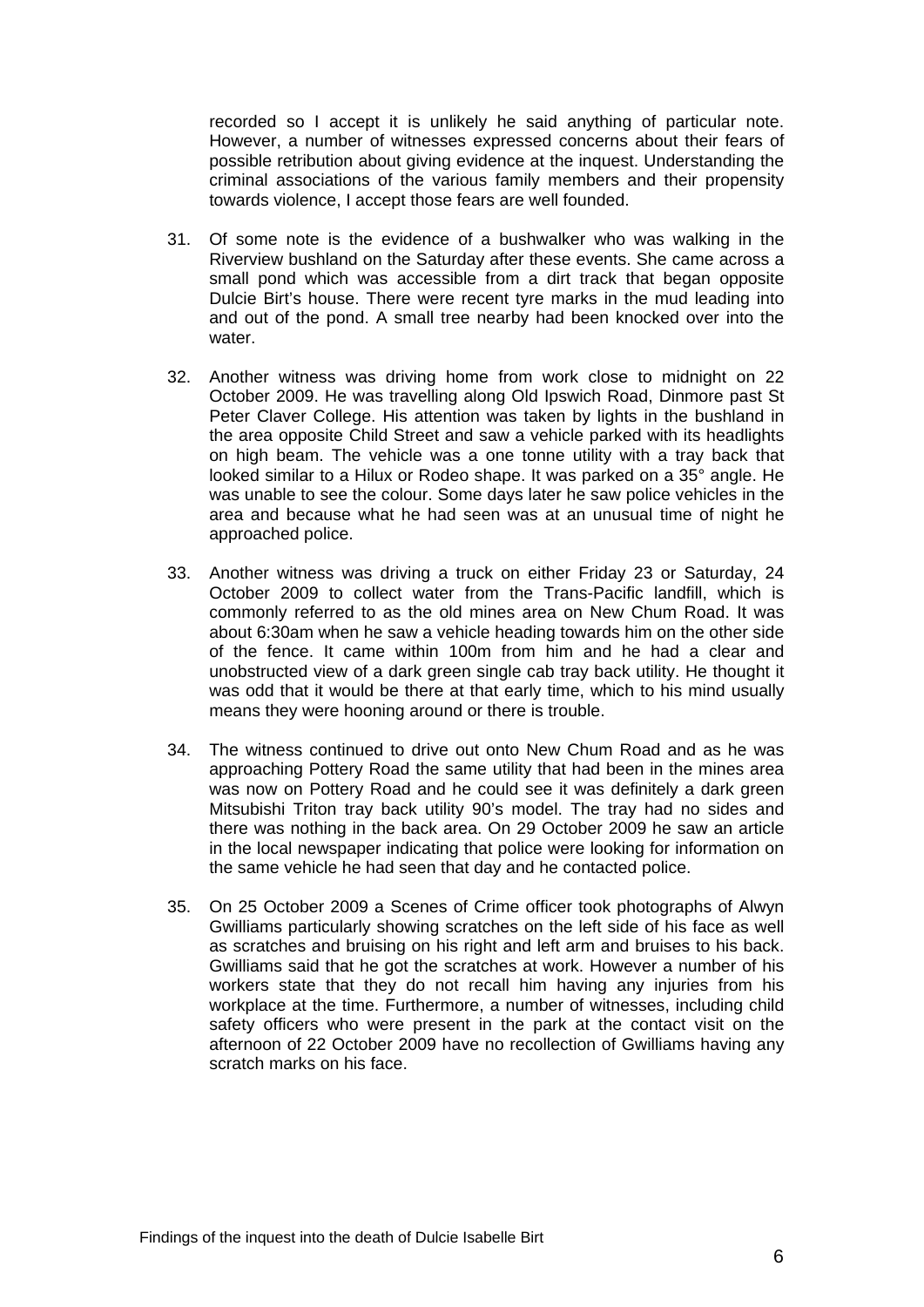# <span id="page-8-0"></span>**Forensic inspections of various motor vehicles**

#### <span id="page-8-1"></span>**Motor vehicle belonging to Mr Gwilliams' mother, Elaine Hopper**

- 36. The car belonging to Mr Gwilliams' mother, Elaine Hopper, was examined. It is a white Daewoo Nubira. There was no major damage. The engine exhaust pipe and transaxle oil pan had recently been damaged. A small rock was lodged in the front section of the oil pan. The floor pan and subframe showed indications that the vehicle had been driven off-road.
- 37. The inspector considered that using a snatch strap or like device and under good traction conditions the vehicle may be capable of providing a short jabbing tow which may be enough to nudge or move a stuck 4WD so that it could gain traction for self propulsion. If a long recovery tow was required the vehicle alone would not be able to gain enough traction for self propulsion and four-wheel-drive recovery.
- 38. The front tyre tread showed no signs of tread scuffing or scarring from wheel spinning. The inspector was unable to give an accurate assessment as to whether the vehicle had been used for towing a stuck 4 WD. Samples taken from the vehicle did not lead to any partial or full DNA profile matches.

#### <span id="page-8-2"></span>**Mr Gwilliams' utility**

- 39. Mr Gwilliams' dark green Mitsubishi Triton utility was forensically examined by scientific and other officers. The examination found as follows:
	- a. A partial DNA profile matching Dulcie was found on the front driver's side quarter panel. A full DNA profile matching her was located on the vinyl flooring under the front driver's side edge of the passenger seat and on the passenger side adjustment lever. These small stains tested positive for blood;
	- b. The utility had sustained minor damage in fact the limited extent of it was not consistent with a fatal car accident. Damage to a steel bullbar was isolated to one area, suggesting impact with some thin, solid, hard object at low speed. The soft wood of a tree would not make such a mark. There was no major damage to the undersections of the vehicle such as would be consistent with a serious impact.
	- c. The front left-hand upper section of the tray had been forced back slightly through impact. The left drop side of the tray was missing. A collision analyst (John Ruller) concluded that the damage to the rear tray support post and tray was consistent with a low speed impact to the left upright support post with an object similar to the end of a piece of timber 6cm wide;
	- d. There was slight scuffing to the left hand side of the bullbar that may have indicated a brush with a tree;
	- e. The broken tree discovered by the bushwalker near the pond was consistent with a glancing blow. Little force would be required to push that tree over to the position where it was found;
	- f. There was damage to the passenger side running board; and a dent in the underside. This was consistent with contact with a solid object on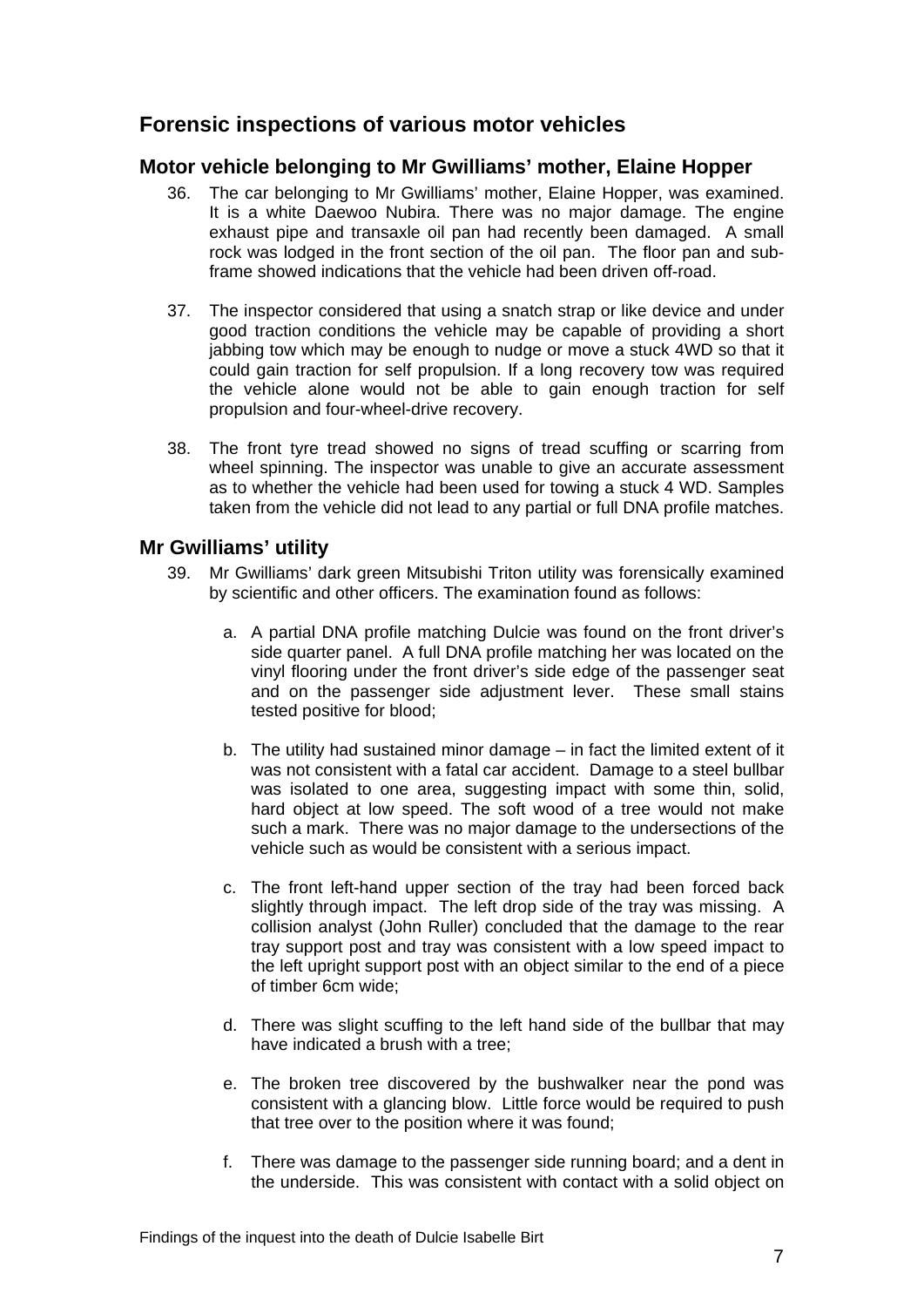the ground, such as a tree branch or uneven ground. The damage to the passenger side of the tray uprights was consistent with an overhead projection, such as a tree branch, having been clipped by the moving vehicle when being used off-road;

- g. There was damage to the hinge on the passenger side of the tray, which indicated that the passenger side gate and the rear gate of the tray were in place at the time. The tray upright had struck the top of the passenger side gate, which forced the gate rearwards – the damage was consistent with low speed impact. The damage to the support post on the tray was not present whilst Mr Gwilliams was at work on Tuesday, 20 October 2009. CCTV footage of Mr Gwilliams' Triton motor vehicle being driven around Ipswich on 21 October 2009 also does not appear to show any damage to the tray upright and the tray had rear and left and right sides.
- h. The rear and right side tray sides were later found in Gwilliams' garage. If the left side tray came off in the bushland it would have been located during the extensive searches that were carried out.

#### <span id="page-9-0"></span>**Green Holden Commodore**

- 40. Mr Gwilliams' second statement is strangely silent as to which car he used to move Dulcie's body to Jacobs Well. He told police during the field interview that he had taken the body to Jacobs Well in the boot of his green Commodore. He claimed that the vehicle had been at his place at Bundamba on the night of the death. He said he used his pushbike to go back afterwards to get the 4WD utility.
- 41. Alwyn's father, John Gwilliams stated to police that the Commodore was in fact at his place at Gailes until around about 29-30 October when Mr Gwilliams took it away (to sell to his sister, Vicki and Chris Fulton).
- 42. The Commodore was forensically examined. There were no blood stains in the boot consistent with a body having been transported in it. The absence of blood in the boot is surprising if it was used at all. Vicki Hopper's evidence is that when the car was provided to her and Chris, the carpet in the boot had been cut out and Mr Gwilliams had asked her to put petrol through the boot before the police found it.
- 43. By John and Gwilliams' accounts, the Commodore was either at Bundamba or Gailes on the night of 21 October 2009. Bundamba is 6km from the bushland; Gailes is 15km from the bushland.
- 44. If Mr Gwilliams' account is to be believed, after returning his mother's car to her house, he then returned to the bushland on foot, after which he walked to get the Commodore. He then drove the Commodore to the scene of the accident, put Dulcie's body in the boot and then drove the 70km to Woongoolba and disposed of the body. He then drove back to his house at Bundamba in time to arrive by about 6am and then went and got the 4WD utility from the bushland. He did all of this whilst heavily intoxicated and presumably, given the crash which occurred earlier, in an impaired state to drive.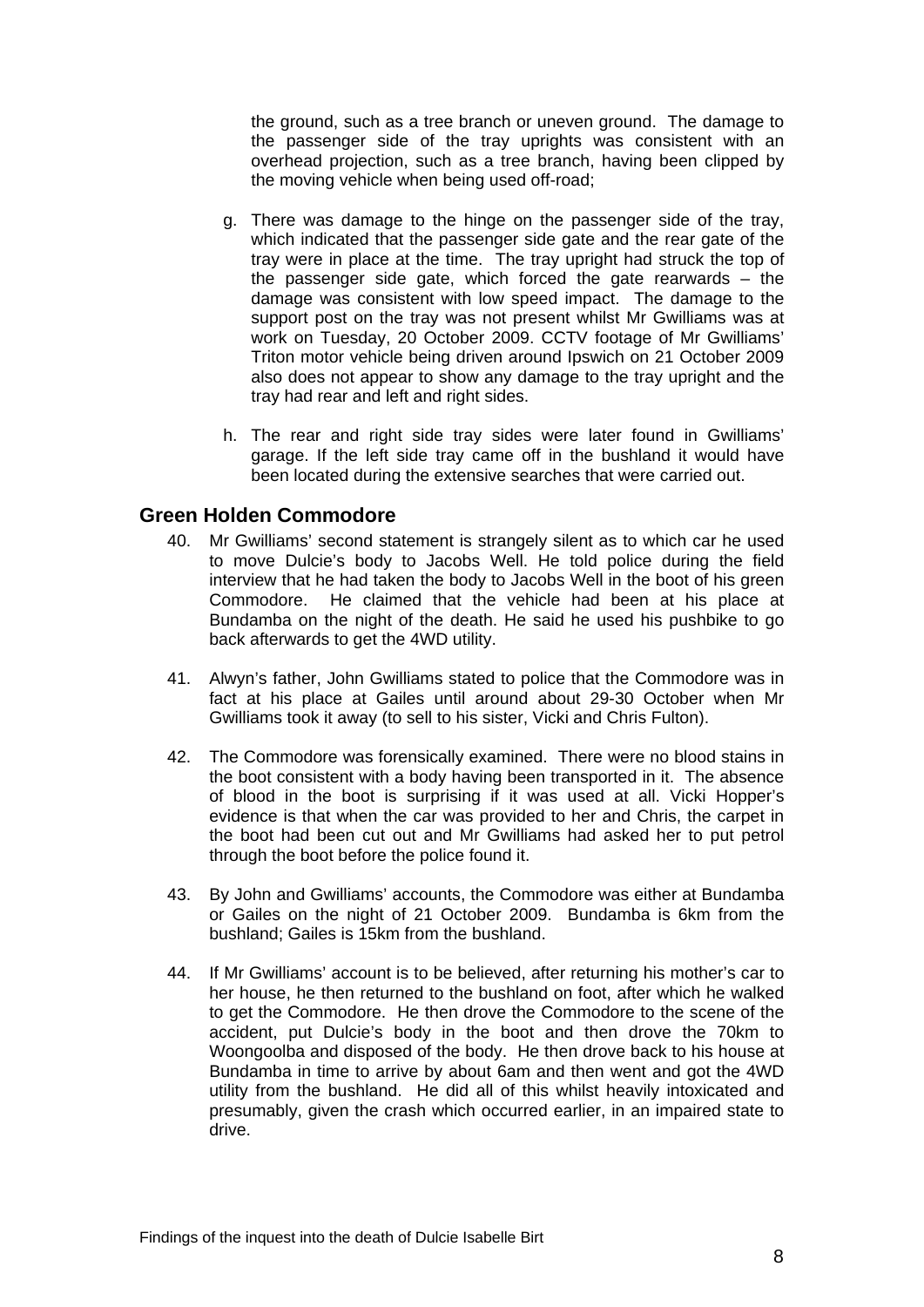# <span id="page-10-0"></span>**Evidence of other witnesses**

#### <span id="page-10-1"></span>**Damien Gill**

- 45. Damien Gill was a boarder at Dulcie's house. He provided three statements to police. He was aged 17 at the time. He said he was a friend of Shaun Birt, and they met in 2008 around the local Riverview area. Eventually he came to live with Dulcie and Shaun at 76 Old Ipswich Road, Riverview. Shaun was living with Dulcie in the six months leading up to her death and they met 'Ally' (Mr Gwilliams) about 2 ½ months before the death.
- 46. He said Ally would be at the house almost every night and Ally and Dulcie were in a relationship. Ally would often leave early in the morning. Damien thought that Ally was the nicest guy he had seen Dulcie with as he would help him and Shaun with their bikes and paid attention to them.
- 47. Ally and Dulcie would argue, and there were two serious arguments that Damien could recall. The first fight was serious with a lot of loud voices and resulted in Dulcie being assaulted by Ally giving her a massive black eye.
- 48. The second fight happened on Wednesday night 21 October 2009. Shaun and Damien got home between 6pm – 7:30pm and he could hear them arguing. It was just firm talking at first and then got worse with them both yelling. The boys went to their rooms and turned the music on but it was not loud enough to fully drown out the yelling.
- 49. Damien says he could hear Dulcie crying; and from what he could hear the fight was about Dulcie lying to Ally and something about Ally getting a phone call from one of Dulcie's drug dealers. Damien heard Ally say 'Dulcie if you don't answer me I will smash the window'. He then heard smashing glass. Damien left his room and saw Dulcie sitting on her bed crying. She asked to be left alone. Damien looked through Dulcie's front bedroom window and could see out into the vard. He saw Ally sitting in his utility and the light was on in the vehicle.
- 50. He then heard Ally call out to Dulcie 'come downstairs, we're going for a drive' and Ally repeated it. Dulcie walked out of her room, told Shaun and Damien that she loved them and then he saw her get into the passenger side of Ally's utility and they drove off going towards Redbank. The time was at about 9:30 – 10pm.
- 51. In his second statement he added further detail about Gwilliams and the argument he was having with Dulcie about ringing her drug dealer. He made reference to him yelling 'don't you understand what I have just done'. He then yelled 'how would you like me to cut your head off and let blood drip all over his doorstep'.

#### <span id="page-10-2"></span>**Shaun Birt**

- 52. Shaun Birt was Dulcie's son and he lived with her. He also confirms there was an argument on the night of Wednesday 21 October 2009, which Damien Gill gave detail about. Shaun's evidence was not as clear as that of his friend Damien in respect to his recollection of these events.
- 53. He said that he had seen her with bruises on her arms and legs but she would not say how she received these. There were incidences where there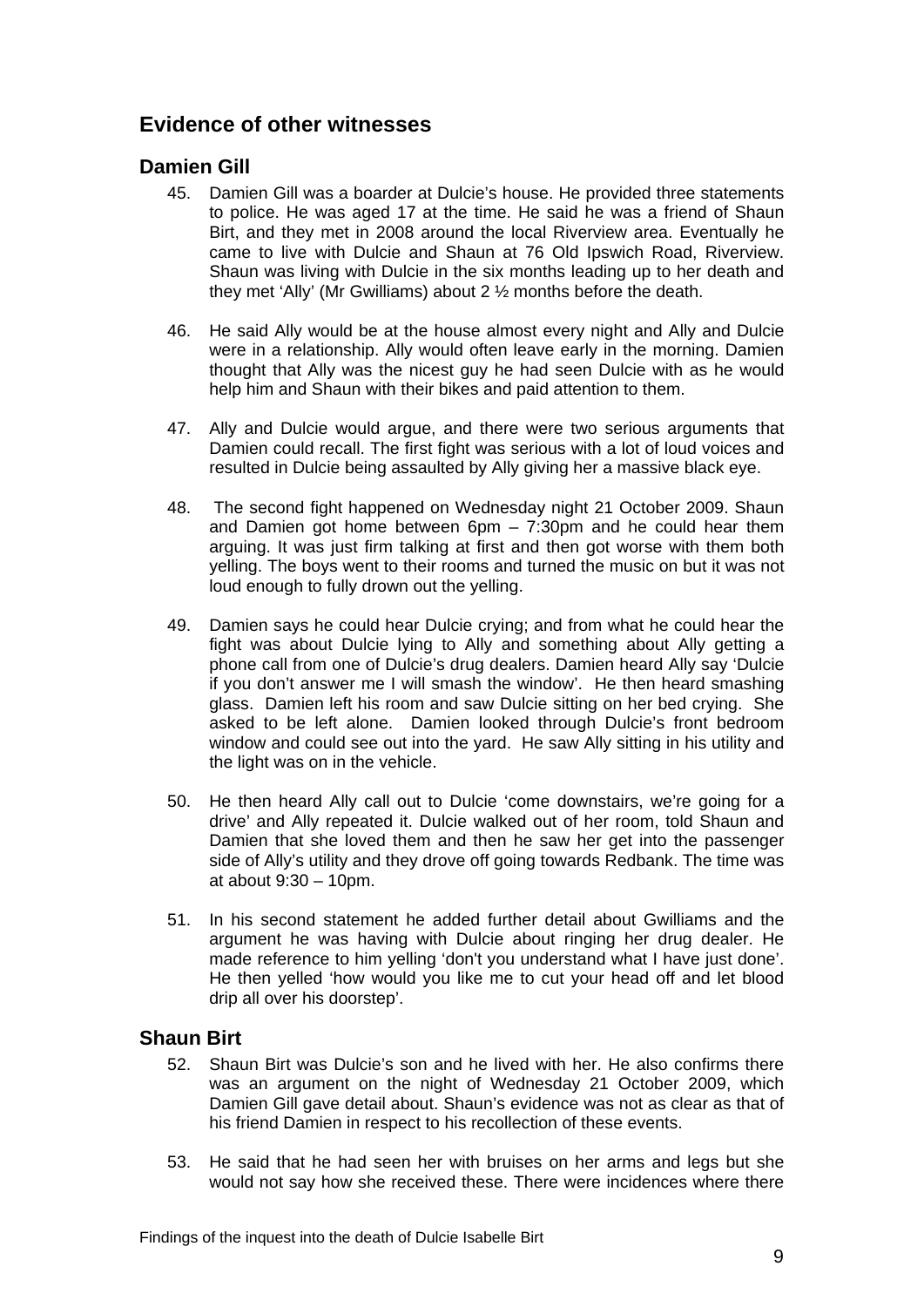was lots of yelling and arguing between the two of them although he had not personally seen any physical violence. The arguments were usually about his mother allegedly lying to Ally about her using drugs and other things.

- 54. On the night of 21 October 2009 he recalls that Gwilliams left the house at some point and he went to bed and his mother was watching movies. He did hear some glass breaking but any further discussion did not sound heated. The argument was coming from outside. He says he then heard the passenger side of the utility open up (it had a distinctive sound) and presumed his mother had gone out.
- 55. He said it was not unusual for Ally and Dulcie to go for a drive when they were having a fight so he did not think anything of it when he heard the car start up and drive away. He went back to sleep and was woken up later in the night by the dog barking. He said he saw Dulcie walking into her room and he asked her if she was going to bed to which she said that she was. That was the last time Shaun saw Dulcie. He cannot recall exactly what time it was but it was still Wednesday night.
- 56. Shaun confirmed that he used his mother's telephone to make a number of telephone calls to his foster sister Katie Hayward between 8:48 and 10:17pm. He says he does not recall making any calls to Gwilliams on his mother's phone that night. Records indicate calls were made from Dulcie's phone to Gwilliams at 9:08:36 (35 seconds) and 9:48:52 (01:34 seconds). He does not recall receiving any telephone calls from Gwilliams at 10:19, 11:23 and 11:44, which appear to have been made to his mobile number.
- 57. The next morning he woke up just before 10am and he walked into Dulcie's room. The door was shut as usual. He opened the door and Dulcie was not there. The bed was made and her phone was on the dresser. Her purse was on her bed with her little black bag. He said it was unusual for his mother to have left the house without her wallet and her mobile telephone. A number of witnesses (Faulkner, Gill) gave similar evidence.
- 58. Both Shaun and Damien were riding their motor bikes on 24 October in the bush near the Riverview School when they came across Ally in his utility. Ally said he had come from Redbank Plains and was cutting through.

# <span id="page-11-0"></span>**Vivian King (Gwilliams' de facto partner)**

- 59. Vivian King provided two statements to the police with the second statement being largely more detailed and forthcoming than the first. It was said that in early 2009 (although the details of the date are somewhat unclear) Vivian was involved in a traffic accident, which left her with an acquired brain injury, and she required ongoing medical treatment however she was able to work as a cleaner. She was not called to give evidence at the committal (as she was deemed unreliable by the prosecution because of her brain injury). She was called to give evidence at the inquest and she largely confirms aspects of the statements that she provided. Although her evidence was considerably muddled at times and it may be difficult to place a great deal of reliability on all aspects, in my view there was a ring of truth about what she had to say.
- 60. A summary of Vivian's evidence as contained in the statements is as follows;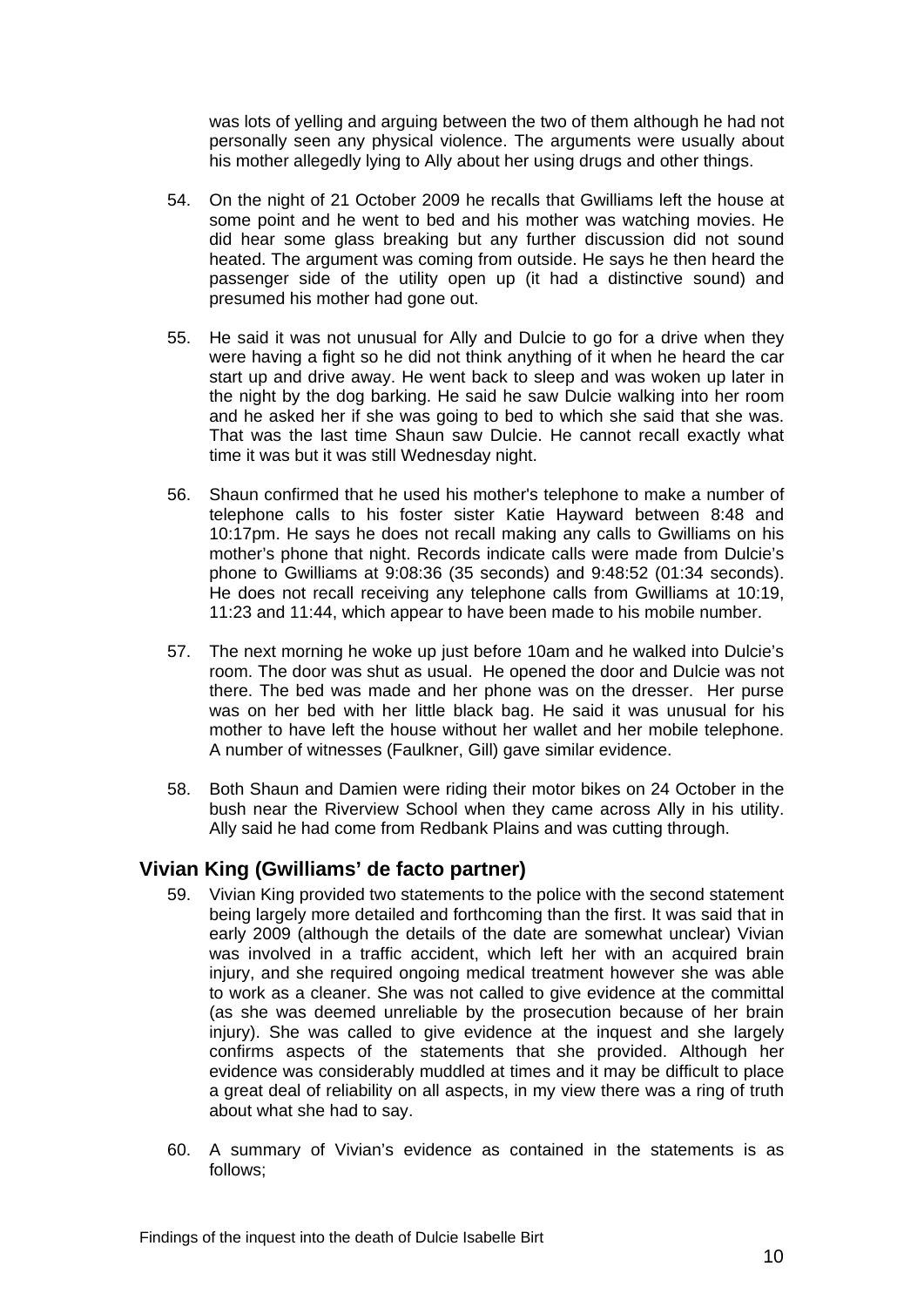- a. She had been with Gwilliams since 2001; they began contact with each other whilst she was incarcerated at Brisbane Women's Correctional Centre;
- b. She had often suspected Gwilliams of having an affair but could never prove anything;
- c. She also confirms that Gwilliams had been violent towards her in the past. She recalls an incident only weeks before the death when the two of them had a fight and he pulled up behind a building at West Ipswich, pointed to some bushland behind the building and said 'that's where they'll find you dead'.
- d. In her second statement she provides information about Gwilliams' movements after the disappearance of Dulcie and also conversations with Gwilliams.
- e. She said before the police took the utility she saw what she thought was blood in the front passenger area. Ally said it was mud. He later cleaned the car. After the vehicle was taken by police she asked what was going on and he said they must not have found his DNA as he had used a cleaning product.
- f. She learnt about a missing woman and another male. He told her he had killed them. She later saw a story on television about the missing man and Ally said he was the person he had killed.
- g. He also told her he had gone to the missing woman's house and broken her neck and had trouble burying it because the body was hard. He told her that initially Dulcie's body was in bushland near Dinmore.
- h. He then moved it to the Durack area left early one morning to make sure the body wasn't sticking out or showing – he said it was in a cave (in her evidence she confirms this relates to mines).
- i. Gwilliams had also said that the body was at the Willowcrest Kennels where Vivian used to work and where everyone rides their bikes.
- j. She also said every time Gwilliams had returned from moving the body he told her how his hands had stunk.

#### <span id="page-12-0"></span>**Soona Faulkner**

61. Soona Faulkner was Dulcie's best friend, and lived down the road. She provided three statements and was cross examined at the committal. She describes what she knew of the history of Dulcie and her relationship with Gwilliams. This suggested a number of incidents of domestic violence and she describes the injuries Dulcie would present with including fingermarks on her arms, bruising around her neck and jaw and bloodied gums. She had personally seen extensive bruises to her chest, back and thighs whilst Dulcie was in the shower. Dulcie told Soona that he hit her when he got angry with her. She could see that Gwilliams was very possessive and controlling of her and she told Dulcie, when showing her a domestic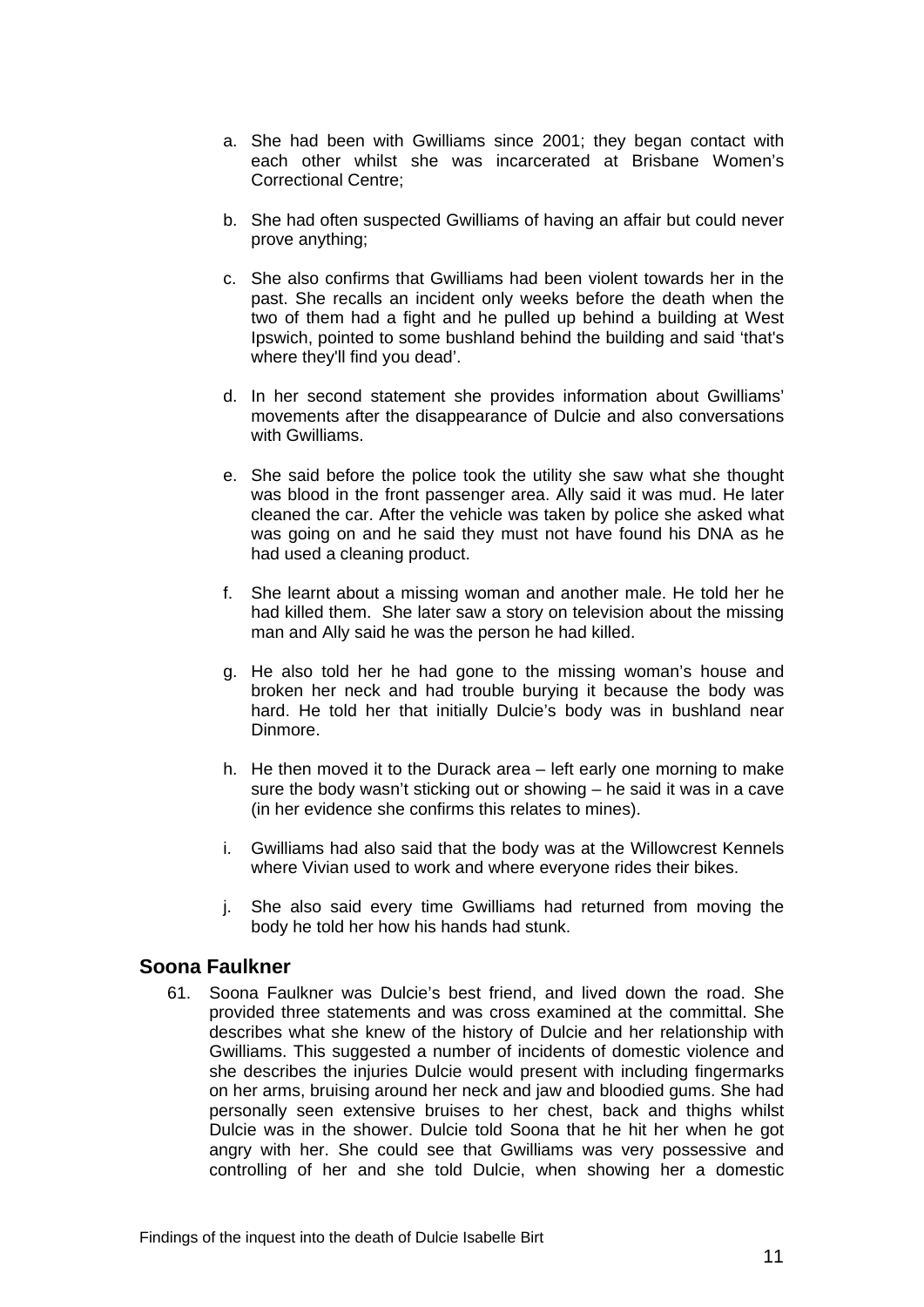violence poster, that this was the same pattern of violence and control he was showing.

- 62. Dulcie told her that she thought he was following her at times and she recalls an occasion when Gwilliams admitted this to her (Soona). He used to abuse her and called her a slut. Soona recalls a conversation Gwilliams had on the phone with her when he was rambling about other men and said something like 'I'm gonna kill the bitch. I had enough'. She recalls that he said this in a very intense manner.
- 63. She recalls a previous altercation described to her by Dulcie when Gwilliams took her into the bush and tied her up. The Friday before Dulcie went missing, a person she knows as Gary left his car at her house whilst he rode his motorbike in the bush. When he came back he had a rope with him that he found in the bush behind the school. She took it because she wanted to show Dulcie in case it was a rope he had used on her. The rope was analysed by police and a sample of brown coloured hair on the length of rope provided by Soona Faulkner showed a partial DNA profile match to Dulcie.
- 64. It is also apparent that Dulcie had fallen pregnant and Gwilliams was the likely father. Soona had seen a positive pregnancy test. It appears she was likely to have been present when Gwilliams brought Dulcie to her house whilst she was having a miscarriage. Dulcie had told her that Gwilliams was not happy about her being pregnant and that he kept asking her how she knew it was his and that he didn't trust her.
- 65. She also details the various phone calls received from Dulcie on 21 October 2009. There had been a number of text messages sent about Faulkner wanting \$15 from Dulcie for the purchase of some rum (in evidence revealed as homebrew). Soona last spoke to Dulcie at about 8pm on Wednesday night 21 October 2009. Telephone records indicate that two calls were made from Dulcie's telephone to her at 10:15 and 10:17, which she did not pick up. She then made a call at 10:17:51 to Dulcie but there was no answer. She then received an unusual and short text message from Dulcie's phone at 10:34:54 saying 'I am not coming home'.

#### <span id="page-13-0"></span>**Vicki Hopper**

- 66. Vicki Hopper was Gwilliams' sister. She provided three statements and was cross examined at the committal. At that time she was in a de facto relationship with Christopher Fulton. In her first statement of 31 October 2009, she details the events of 24 October 2009 when Alwyn Gwilliams arrived at her place in the middle of the day with his green utility and asked if she could look after the motor vehicle for a few days as the taillights were not working. At the same time he requested she send a message to their mother asking her to pick him up. He had never dropped his motor vehicle at her house before. The utility was put in their garage.
- 67. On the following day around 5:30pm she was walking away from the house when she received a telephone call from Lea Raynor saying that detectives were coming over to the house and for her to move the motor vehicle out of the driveway and onto the road. By the time she got back to the house police were present and the vehicle was being placed on the back of a tow truck. She said she did not know what had happened to Dulcie.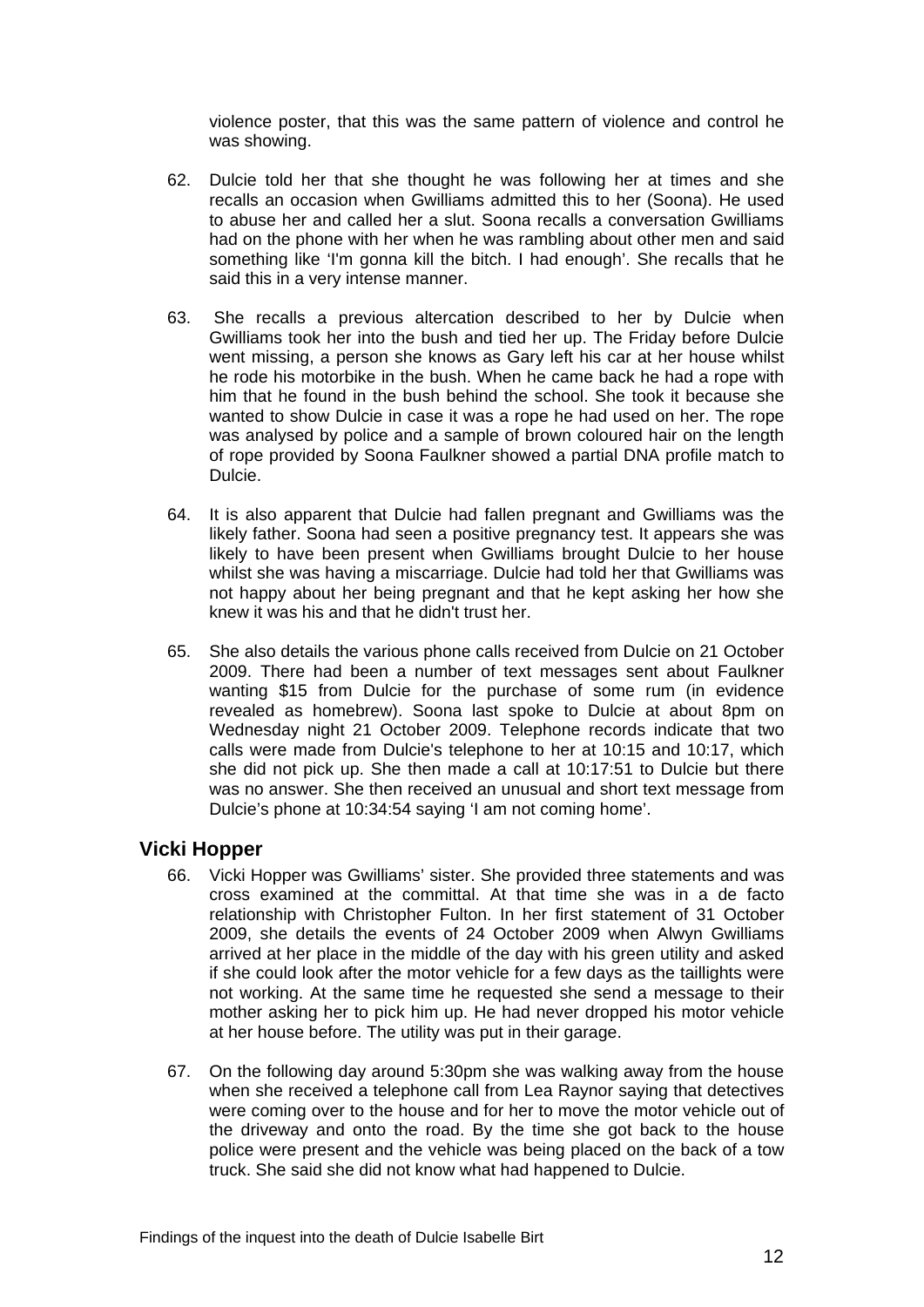- 68. In her second statement taken on 5 December 2009, she conveniently now remembered that the messages sent to her to move the motor vehicle included also telling the police that she did not know where it was or why it was there. She says that she had seen a newspaper article with a photograph of the utility and of Dulcie in the motor vehicle. She asked Gwilliams what was going on and he said it was an accident and it wasn't meant to happen. She said she had not spoken to him about the matter again but had her own suspicions that he was involved.
- 69. In this statement she also talks about arrangements she made with him to buy his green Commodore for \$1000. He said he had left it at Wacol. The next day they drove to Wacol into a small side street, which she thought was strange but she took the car and drove it home even though it had no plates on it. Gwilliams told her that his half sister, Evelyn had owned the motor vehicle. A few days later she noted that the carpet of the boot was gone. The car was seized by police.
- 70. Her third statement was taken from evidence she gave at a Crime and Misconduct Commission hearing on 12 December 2009. She said she had not lied in her previous statements but had left some things out because she didn't want to get herself or her brother into trouble.
- 71. In this statement she refers to an occasion when she gave Dulcie a lift and noted she had a big black right eye. Dulcie said that Gwilliams had given this to her. She also recalls a conversation between Gwilliams and their mother about him having punched Dulcie because she had been seen with another man and that Gwilliams had said he was jealous.
- 72. She also stated that she had not been fully open with police surrounding the events of 24 October 2009. She says that in the early afternoon she heard banging on the garage door and heard her brother yelling out to open the door. She did and he drove his utility in and yelled at her to shut it. She asked why and he said he had an accident and to contact their mother.
- 73. She saw her de-facto Christopher Fulton talking to Gwilliams about getting rid of the car if he (Gwilliams) rang them later that night to get rid of it. He asked Fulton to burn the car. The car smelt a lot like petrol. Christopher Fulton agreed to burn it. Gwilliams told her that he had an accident and eventually said that Dulcie was with him and he hit a tree and she broke her neck. He said he tried to resuscitate her. He said they were bushbashing in Riverview and were both drunk. She told him she did not want the car left there. He said he would pick it up but police arrived before he did.
- 74. She asked him where the body was but he did not say. She asked him why he did not take her to hospital or to the police and he said that they wouldn't believe him because of his record and he would go to jail. She thought that the body must still be in the bush. He had dirt scuff marks on him like he had been in the bush. Gwilliams had told her not to go to the police.
- 75. She then states that Lea Raynor rang her telling her to get the car and push it down the road or out of the way but just get it out of the garage. Raynor said the detectives were following them. Vicki then took off away from the house and was walking across the road when she saw them arriving in her mother's motor vehicle with the police behind them and she kept walking.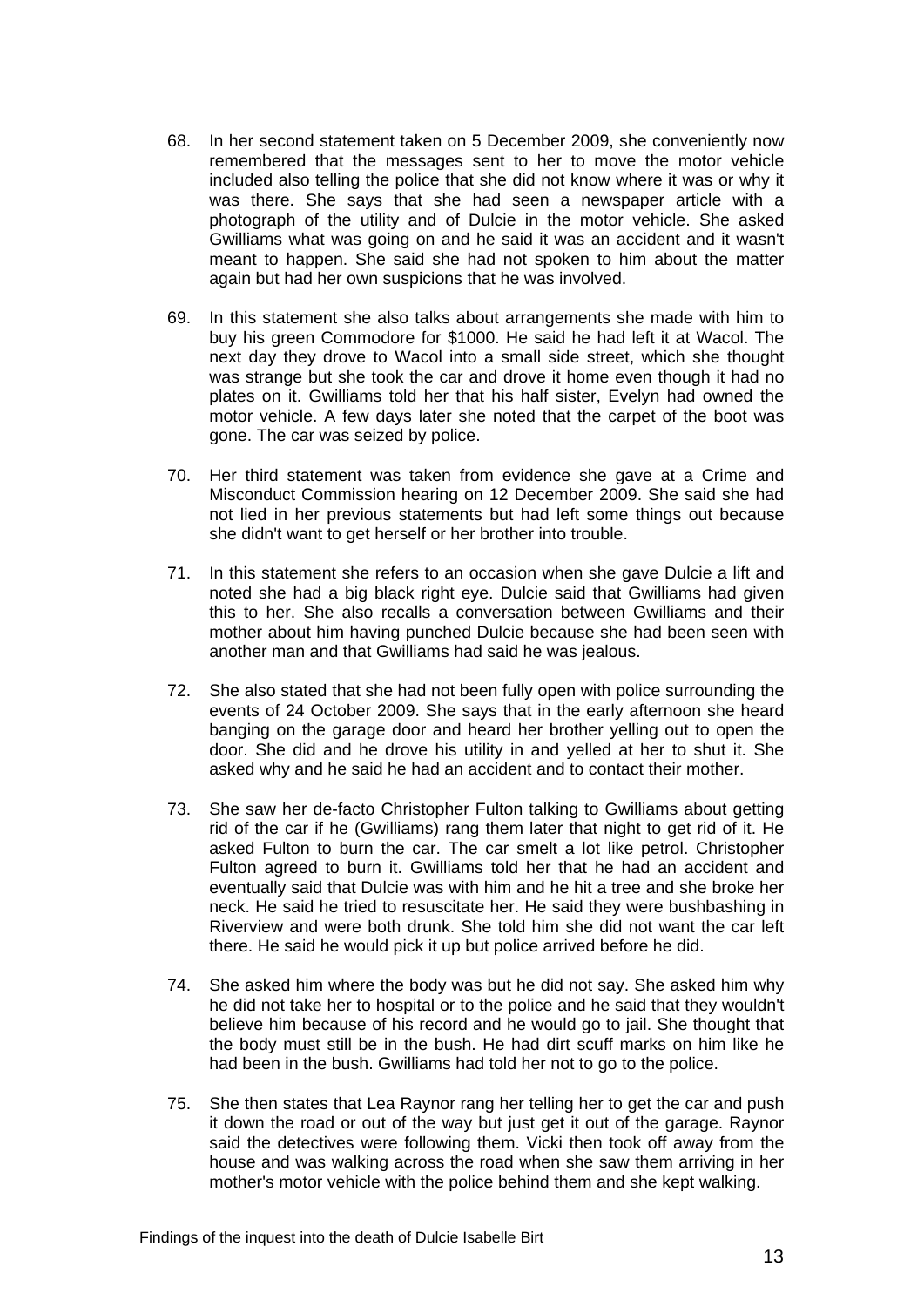- 76. She then told Gwilliams that she had told the police that she had purchased the green Commodore from him. He said to her that she may as well say goodbye to the car and that she should flush the boot with petrol before the police get hold of it. She said the boot had no carpet in it. It had been cut out. Gwilliams had previously thrown a spray bottle into the boot and it smelt like deodorant. She asked him why she should clean the boot out with petrol and he said because there were 'bloody clothes and shit in there'. She asked him if he had used this vehicle also and he denied this but she was still suspicious. She also states that Gwilliams had not threatened her but he did say not to talk to the police or tell them anything. Gwilliams later telephoned her and had a conversation about her having spoken to the police and he was apparently not happy.
- 77. In her evidence at the inquest she confirmed the injuries and the black eye that Dulcie said Gwilliams gave to her. She told Dulcie that she should not put up with that and to get out but Dulcie said she loved him.
- 78. In relation to the events of 24 October 2009 she again gave a slightly different version until her last statement was put to her. She agreed that he arrived at her house banging on the door and yelling to open up the garage. She said her brother looked scruffy and messy and thought he may have been in the bush.
- 79. In evidence she gave relatively consistent evidence based on her last statement although she also included additional information that he told her the body was at Jacobs Well. She was unable to explain why this had not been included in any of her previous statements. It was suggested to her that she must have believed that Gwilliams was trying to hide the motor vehicle and she believed that was the case.
- 80. In relation to the green Commodore she said that the arrangement to purchase it was made after the police had taken his utility and she had given police the first statement. Gwilliams told her to give it a good clean and to flush the boot out with petrol. She agreed she was suspicious that there was no carpet and that this vehicle had also been used.
- 81. She stated she had not been in contact with Gwilliams for years but last week a request had been made for her to be placed on his prison telephone list. She had not spoken to him yet. Her mother told her that he had tried to get in contact with her.

#### <span id="page-15-0"></span>**Christopher Fulton**

- 82. Christopher Fulton, Vicki Hopper's defacto, provided two statements and was cross examined at the committal. He also gave evidence at the inquest. At the time he was in prison and gave evidence by video link.
- 83. He said Alwyn had brought the green Mitsubishi Triton over on 24 October 2009 and Gwilliams asked him to burn it when he told him to. He agreed.
- 84. Interestingly, in his evidence his agreement to burn the vehicle seems to be based on the fact that although he suspected it had been used in some crime, such as a ram raid on a chemist for drugs (which apparently he was okay with), it was not until he saw news reports that this may have been a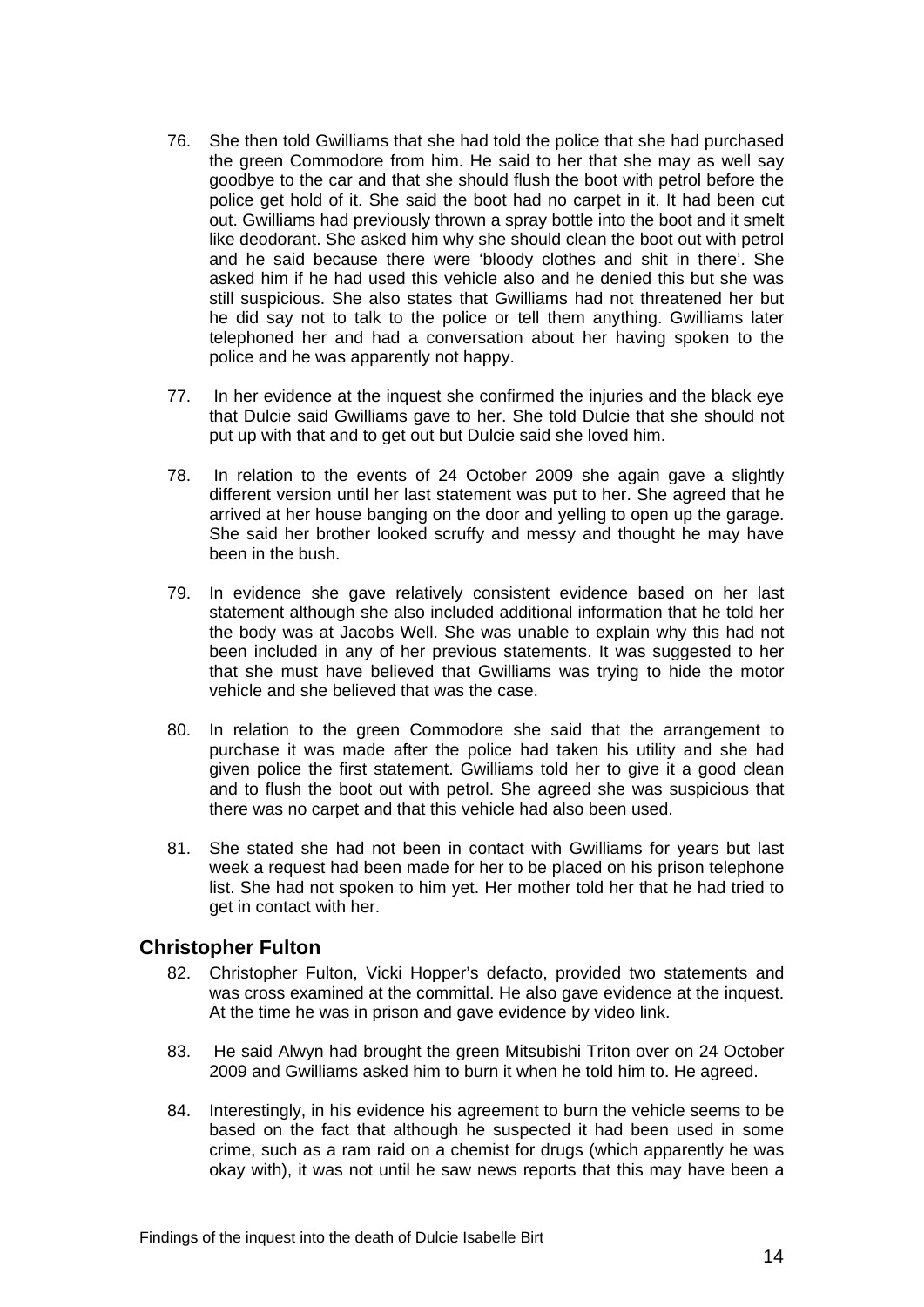vehicle police were looking for in relation to Dulcie's death. He now takes the view that Ally was trying to set him up for a fall. This vehicle was then seized by the police. Fulton was apparently interested in buying the vehicle from Alwyn also but when it became unavailable Gwilliams sold them the green Holden Commodore around 14 or 15 November 2009. They paid \$1000 a day later. Vicki said that Gwilliams had wanted her to clean the boot out with petrol. Vicki did not want the utility because she had known Dulcie's body had been in it.

#### <span id="page-16-0"></span>**Elaine Hopper**

- 85. Elaine Hopper is Gwilliams' mother, and the owner of a white Daewoo Nubira allegedly used by Gwilliams to pull his utility out from where it had bogged. She provided four statements to police and was cross examined at the committal. In her first statement provided on 28 October 2009 she states that it was on Friday, 23 October 2009 early in the night that she received a telephone call on her mobile from Ally telling her that Dulcie was missing. She got a call from him a few hours later to say that Dulcie had just rung although she had not spoken and it was just that her name came up on his screen. He later told her that it was the police ringing her phone. In this statement she makes no reference to Gwilliams coming to her house on the early morning of 23 October to borrow her car.
- 86. In her second statement given on 5 December 2009 she said Ally told her he had killed Dulcie in a bush bashing accident with a tree and hit her head near the windscreen. She encouraged him to go and tell someone what had happened.
- 87. In her final statement Elaine Hopper gives effect to the CMC coercive hearings and states that in her previous three statements she was not fully forthcoming to the police. It could therefore be presumed the last statement is the most accurate and all other inconsistent evidence found in earlier statements is false. The alternative scenario is that what she said in her first statement is the most accurate and the following statements are simply building on a story to support her son and his version that it was a car accident.
- 88. She says she found out something had happened on 21 October 2009 when Ally told her he had an accident and killed Dulcie. He had attended her residence at 12 to 12.30am and asked to borrow her car to tow his vehicle out of the bush. She could smell alcohol on his breath and he admitted he had been drinking. He later returned with her car and told her about the accident. She says she encouraged him to go to the police on the basis it was an accident. She denied that she sat down with her son and worked out a story to show it was an accident.
- 89. In this final statement she expresses her concerns and worries that Gwilliams intentionally hurt Dulcie and that she isn't sure if Gwilliams is being truthful. She also stated in the statement that she was not sure if Gwilliams was being truthful to her and the fact that he didn't go straight to the police made her curious about what had really happened. When he said he was going to Jacobs Well she knew he had moved her and this also made her suspicious. When those parts of her statement were put to her during evidence at the inquest she stated that those statements were lies and that this was completely untrue. When asked whether or not she had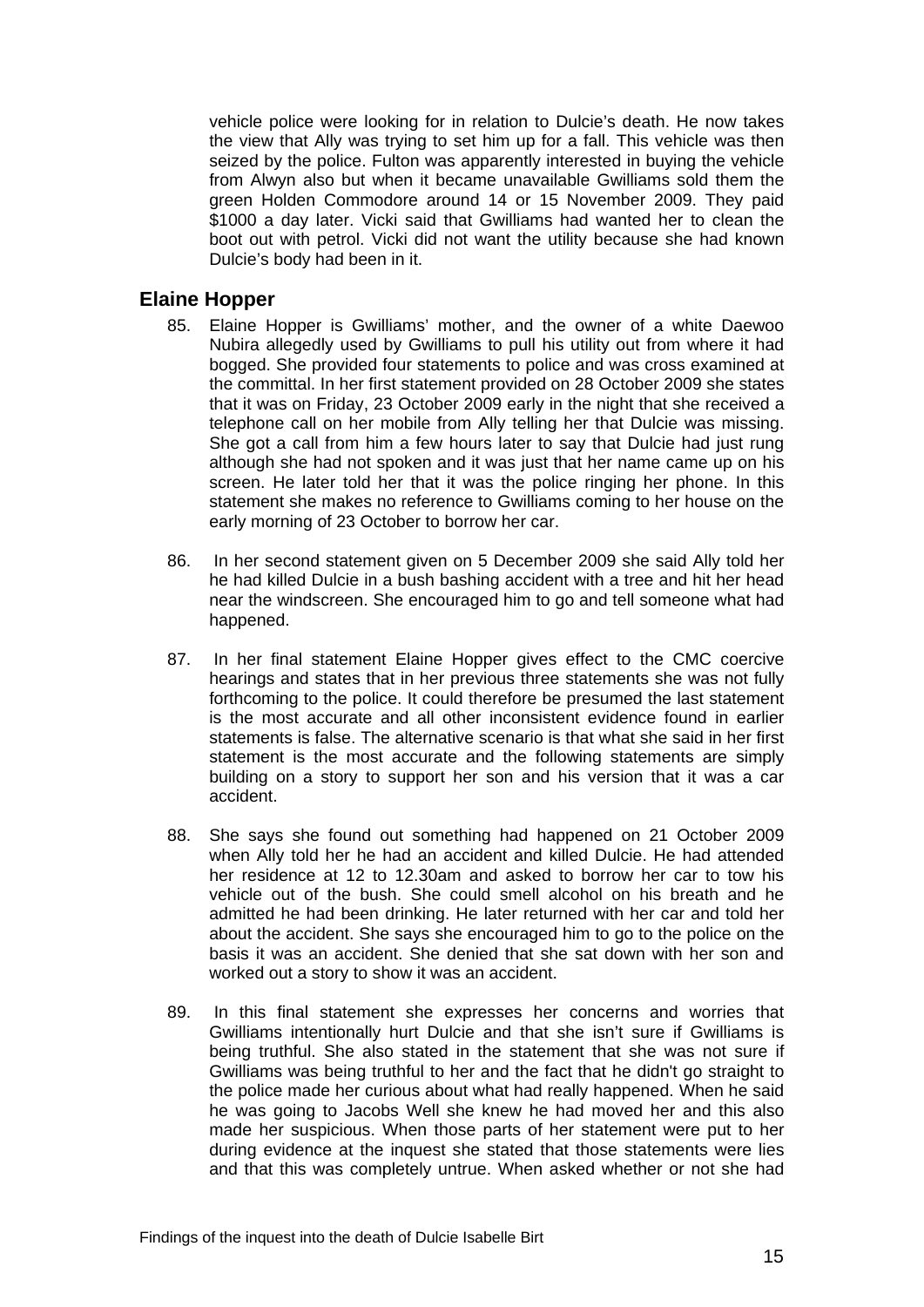read her statement, which presumably also met up with evidence she provided to the CMC, she stated she did not read it and although parts of it were true this part was again lies.

90. DS McQueen was recalled to give evidence about how the statements were prepared. He confirmed the statements were based on the evidence provided at the CMC hearing and she had certainly appeared to have read the statement. In addition, the recording of the CMC hearing in relation to this portion of the evidence was played in court, and clearly supports that this was the evidence she provided to the CMC.

#### <span id="page-17-0"></span>**John Gwilliams**

- 91. John Gwilliams is Gwilliams' father. He provided two statements to police and was cross examined on a very specific point at committal. In his final statement he gives effect to the CMC coercive hearings. He admitted in his evidence that the family were no strangers to police. In relation to his son he agreed that Alwyn had been doing a lot of drugs in his younger years as well as drinking a lot. He could also be violent at times if provoked or affected by drugs or alcohol. He was aware he had been violent towards a former girlfriend and was jailed as a result.
- 92. He then details the admission by Gwilliams that he killed Dulcie by hitting a tree and panicking. He also said he had never heard anything about Gwilliams having any guns but some months prior to Dulcie going missing Gwilliams had told him that Dulcie dobbed him in about having a gun and police searched his place and found some bullets. He was asked some further questions at the committal hearing and he stated that the reference should have been to Gwilliams's partner, Vivian and not Dulcie having dobbed him in.
- 93. John Gwilliams also stated that he had a conversation with his daughter, Evelyn (who was in jail for armed robbery) about Alwyn Gwilliams wanting to buy her green Commodore that had been sitting in his yard. Alwyn had apparently made a deal with her that he would pay \$800 for it at \$100 a week. The first time Alwyn took the car out of the yard was on Thursday 29 or Friday, 30 October 2009 and he had a conversation with Evelyn about the car on 31 October. This was because the police had seized Alwyn's Green utility that day. In his evidence John Gwilliams confirmed this as his evidence and he certainly recalls that the motor vehicle was collected by his son during the day and certainly not at night or in an early morning situation.

#### <span id="page-17-1"></span>**Lea Raynor**

- 94. Lea Raynor is Gwilliams' other sister. She also provided two statements to police. She knew Dulcie through her mother and had become good friends with her over a period of 12 months but they had a falling out three months previously. Nevertheless, she saw Dulcie five times in that period and on two occasions she was with Gwilliams. On 25 October 2009 she went with Gwilliams for a drive in her mother's car. At that time Gwilliams told her that the police wanted his car in relation to Dulcie being missing.
- 95. In her second statement, again after the CMC hearing, she agreed that she had not disclosed her full knowledge of the incident when she gave her first statement. Gwilliams told her they were bush bashing and driving around when they had an accident and Dulcie died. HE said she had a heart beat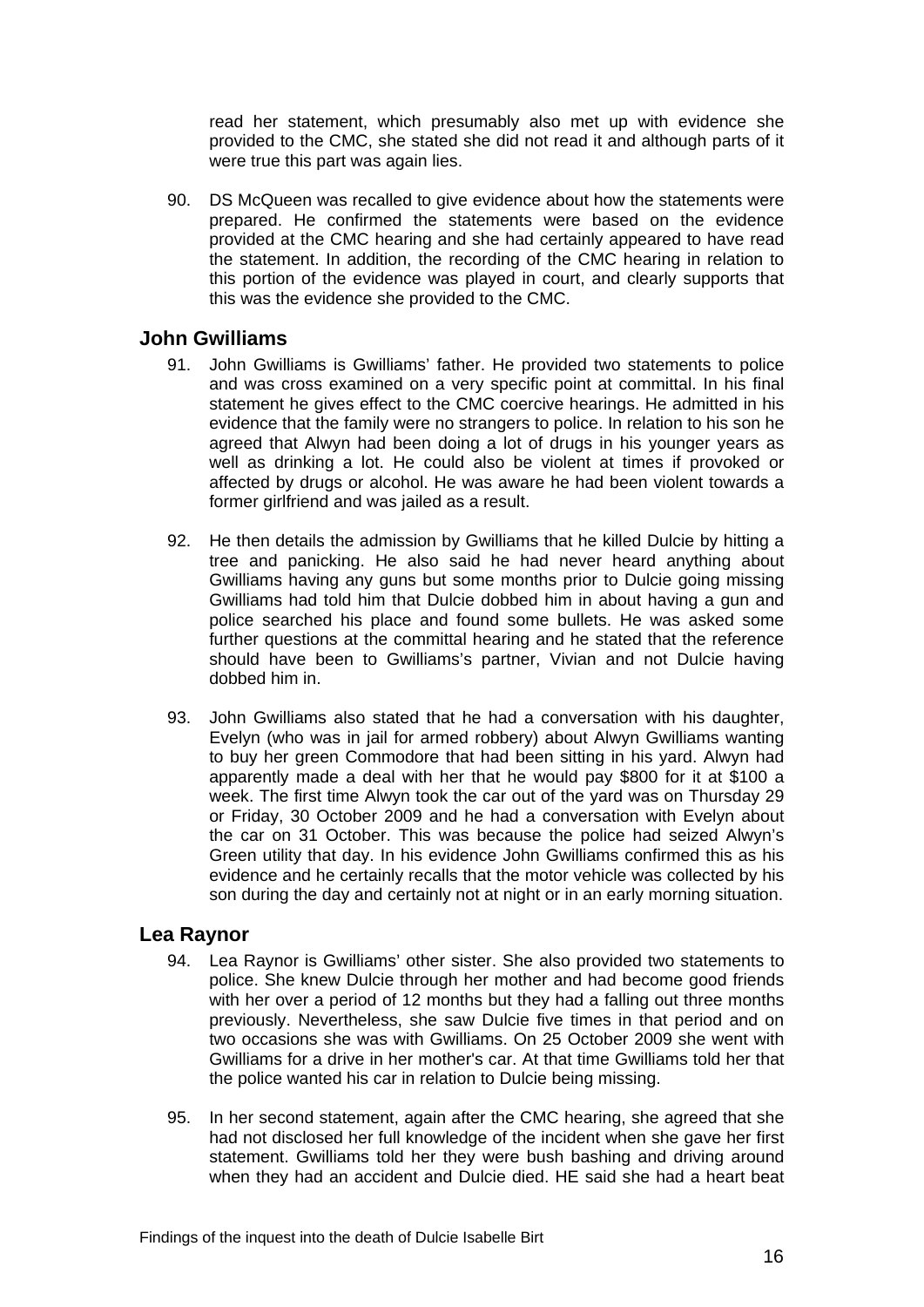but was not breathing. He said he had not called an ambulance because he was scared and had been drinking.

- 96. She also agreed she had not given a truthful account in her first statement about certain text messages she sent. In her second statement she agrees she was told by Gwilliams to send a text message to Vicki and Chris Fulton telling them to get rid of the car because the cops were on their way. At the committal hearing she agreed with the suggestion the text was on the lines of getting the car out of the garage and putting it on the road and not about getting rid of it. The purported reason for this was that Chris Fulton was a drug user and her sister's partner and she did not want police going through the house and finding anything that shouldn't be there. I do not place any real reliability on this explanation.
- 97. In her evidence she also added that he had taken the body to Jacobs Well and he had told her not to tell the police anything. She was asked whether she was suspicious of any of these things and she said only that he had moved the body and not that it was an accident.
- 98. With respect to the calls and text messages made to Vicki she again put a gloss on this on the basis that he was trying to protect her.
- 99. She was also another person who spoke to Gwilliams on the telephone from prison the week before the inquest.

#### <span id="page-18-0"></span>**Ian O'Halloran**

- 100. Ian O'Halloran was dating Gwilliams' brother Michael at the time. In his first statement made on 20 November 2009 he gives evidence about a heated argument between Tamatha (Gwilliams sister) and Gwilliams one night about three weeks previously. The argument appeared to revolve around a motor vehicle that Gwilliams wanted back because it was his and that Evelyn should not have sold it. In his statement, which he confirms in his evidence, he said Gwilliams said 'I'll make sure what happens to youse is what I did to Dulcie' and Gwilliams admission that he had picked her up from her house and took her to Green Lakes and killed her.
- 101. Tamatha Gwilliams rang Ian last week saying that she hoped he was not going to get involved in the court case.

#### <span id="page-18-1"></span>**Tamatha Gwilliams**

102. Tamatha Nicole Gwilliams was also a sister of Gwilliams. She also provided two statements, the second one based on her evidence at the CMC hearing. In her first statement she said she had heard from her parents that the police had found Dulcie dead and that her brother was wanted. She had also heard from others on the street that other people had not heard anything about Gwilliams being involved in the disappearance of Dulcie other than what her father had said and this was from police coming to the house to try and find Gwilliams. She also had seen the newspapers and a picture of Gwilliams' green utility. She gave evidence that she spoke to her sister and her partner (who are both in jail) and she told them that police had come to her parent's house and told them they had found Dulcie in bushland with a shot gun wound to the head and that Gwilliams was responsible. She recalls saying to them on this occasion and at other times that she did not think he had done it. She was aware that the police had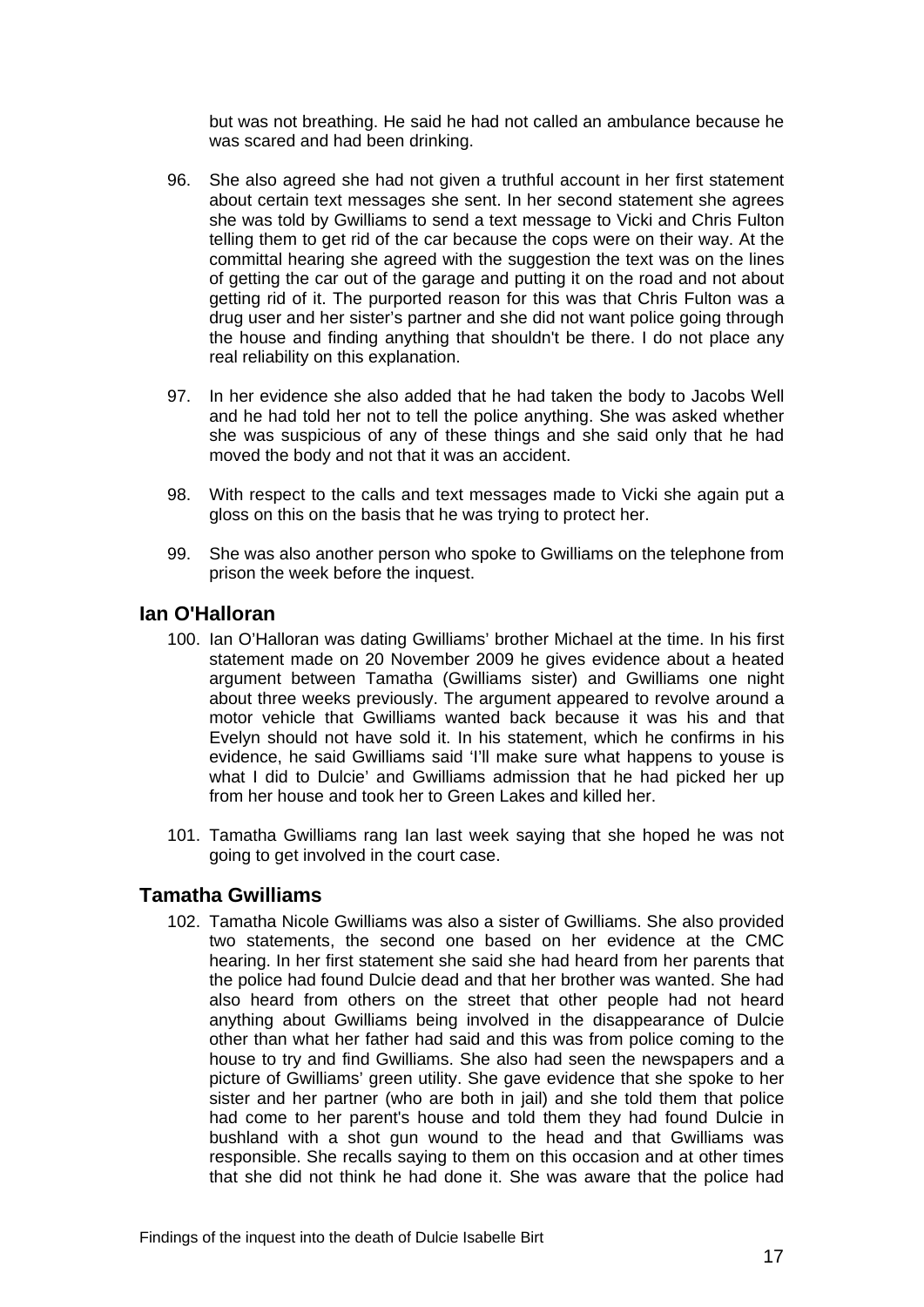searched her parents' house for guns previously but she did not know if Gwilliams had or owned any weapons or had access to them.

- 103. In her second statement she said she had met Dulcie once in early October 2009. She had read about the missing person in the newspaper. She saw Gwilliams on 26 October 2009 around 7:00am when he came to her house. Gwilliams accused her of something related to money she owed for a car. It is apparent that she was purchasing a silver Holden Gemini from Gwilliams by instalments. She then asked him if he knew anything about Dulcie's disappearance. He told her something about his green utility and that someone had found his tray or something and they kept saying it was missing. Gwilliams said in relation to Dulcie that he loved her and would really miss her and hoped they found her alive. He said he had dropped Dulcie off at home at 10:30pm and had given her \$300 because her boyfriend was sending threatening messages. He said he and Dulcie had never argued.
- 104. She recalls receiving a call from Gwilliams early in November 2009 where he told her she did not need to provide a statement to police because she didn't know Dulcie.
- 105. On 22 November 2009 she received a telephone call from Gwilliams saying that he had seen a statement where she had dobbed him in. She denied this and said he had the wrong statement.
- 106. Tamatha Gwilliams was not able to be personally served with a summons to appear at the inquest. I was however, satisfied after hearing evidence from DS McQueen that she was intentionally avoiding service and she knew she was to appear at the inquest on a particular date, time and place. A warrant was issued for her arrest to be brought to court to give evidence.
- 107. She was brought to court on the warrant and I heard her evidence on 17 March 2014.She was generally uncooperative. In particular she denied any conversation took place between her and Gwilliams as suggested in the evidence of Ian O'Halloran and denied he was ever present on the day alleged.

#### <span id="page-19-0"></span>**Evidence of Alwyn Gwilliams given at the inquest**

- 108. Alwyn Gwilliams took an oath and gave evidence. He did not claim any privilege against self-incrimination. This was the first occasion Gwilliams has ever given evidence in court about the events that took place in 2009.
- 109. He identified the two written statements he had signed. He had known Dulcie Birt for 15 years. She had been a previous lover many years ago and then more recently. They both used drugs such as cannabis, amphetamines, cocaine and ecstasy. She also used heroin. He said he was trying to help her get off this drug. He said the other drugs were not as addictive as heroin. He also described their alcohol habits and that she drank every day including bourbon, beer, and rum. He seemed to suggest the two of them could drink more than a carton of beer together in a normal session.
- 110. He denied that they ever argued. He said there were some disagreements with helping her get off heroin and referred to a particular disagreement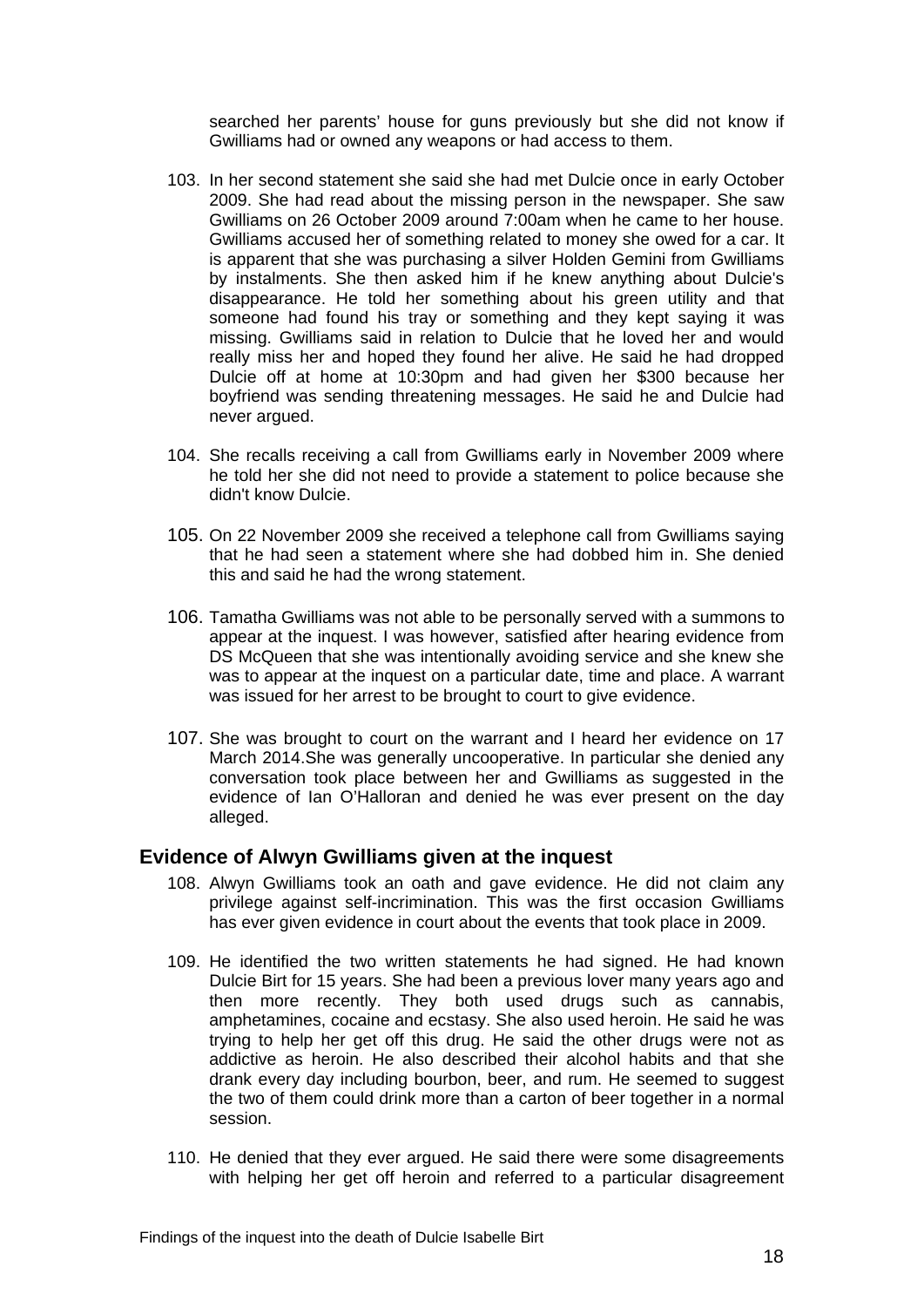about him giving her \$250 to pay a gas bill. He denied they argued about her having relationships with other men. He stated he was sleeping with other women.

- 111. He denied ever having an argument with Dulcie whilst Shaun or Damian were home. He denied having ever hit her.
- 112. In relation to the allegation of Dulcie telling witnesses that he had hit Dulcie and given her a black eye he stated the witnesses were wrong and Dulcie would never have said that. He was asked if he had ever seen her with a black eye and he stated he had only seen her with a bruised cheek.
- 113. He denied ever having said to Soona Faulkner words to the effect that he was 'going to kill the bitch and he had enough'.
- 114. He denied ever taking Dulcie to the bush and tying her up as alleged by Soona Faulkner. He denied ever punching her in the abdomen at a time when she may have been pregnant. He agrees he did take her to Soona Faulkner's house one night when she was bleeding heavily but said this was from her having a menstrual period and soon after Dulcie had been involved in a motor cycle accident.
- 115. He denied having assaulted Dulcie on the night she died.
- 116. He was given a description of the assault he had caused to a previous partner as a result of which he was convicted of torture and assault. He had pleaded not guilty and was convicted by a jury. The torture account took place in a lonely place, a quarry, in the night-time where he had stripped her naked and while she was lying naked on the ground in a fetal position he kicked her repeatedly all over the body, face and head causing her severe pain. He then squeezed her throat with his hands until she fainted. He then applied force to her head and pushed her head against the car window injuring her. He then beat her on the back while she lay naked on the ground. He then pulled her by the hair to the car and put her head under the front wheel and threatened to finish her off. The sentencing judge referred to the attacks as being of the utmost brutality. He agreed he was convicted of this offence but in relation to the description of events he stated he did not do those things.
- 117. He denied making any of the statements referred to in Vivian King's statements.
- 118. He denied making the threat to Tamatha as set out in the evidence of Ian O'Halloran to the effect that he would make sure what happened to them was the same as what happened to Dulcie. He denied that he was angry with Tamatha about repayments for the motor vehicle or that he banged on their door and told them to get outside.
- 119. He stated his father was incorrect when he said that the green Commodore was with him on the night when Gwilliams alleges he took it from his own house and took Dulcie's body to Jacobs Well. He seemed to suggest his father was tricked by the police when he said that.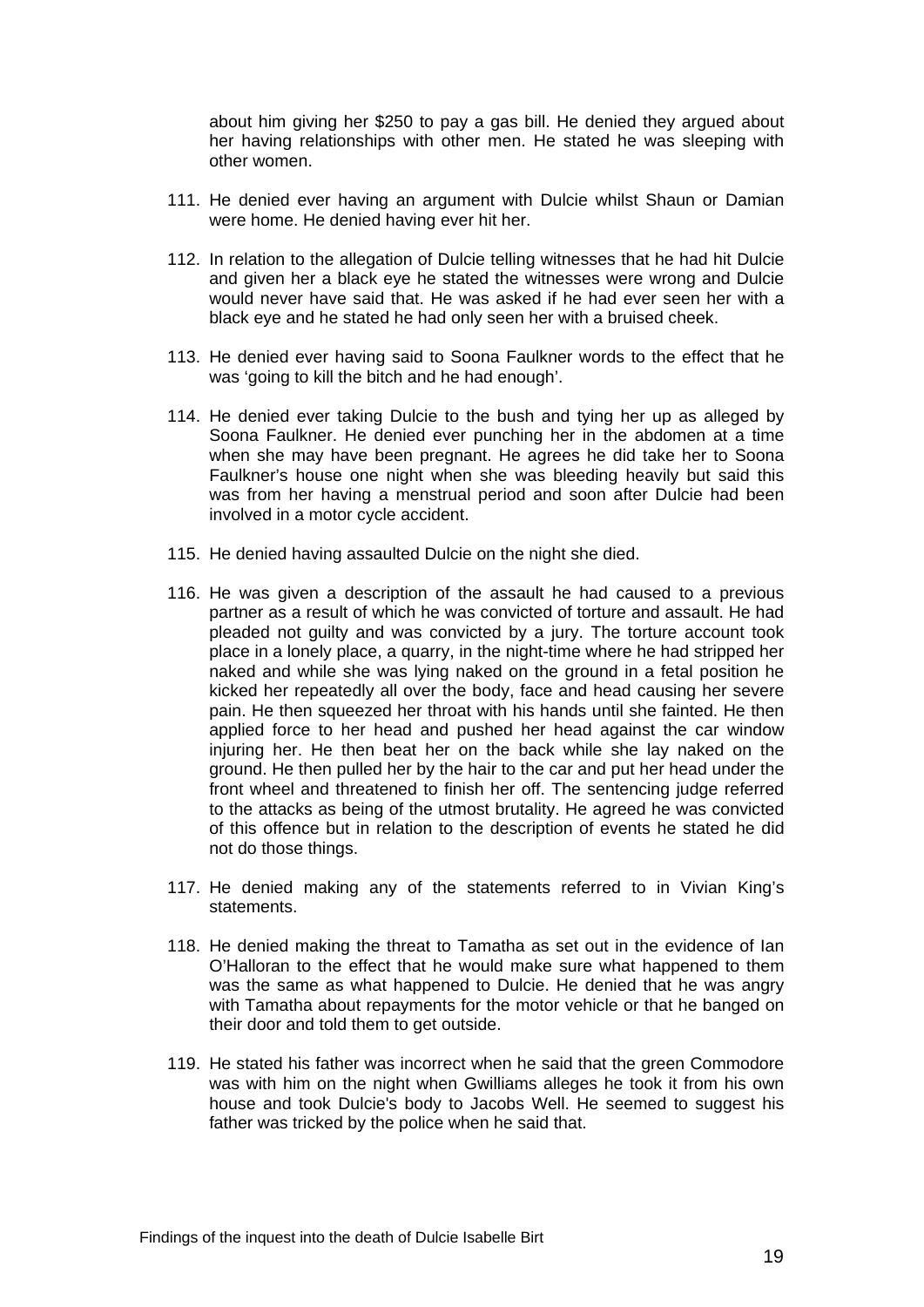- 120. He suggested one reason why he did not even go to police as suggested by his mother was because he knew he would be going to jail and he wanted to set things up for Vivian before he did so.
- 121. In relation to the events of 21 October 2009 he largely gave evidence based on the statements he had provided but with some rather interesting and very significant additions.
- 122. He agreed he picked Dulcie up from the park after her visit with her children. They then went back to Dulcie's house where he suggests in a half-hour period they had sex, took some cocaine and had a couple of cans of alcohol. Damien and Shaun had not come home at this time. He says he then left to see Vivian and do some of her jobs or drive her to her jobs but he could not recall precisely. He said he was gone for a few hours and apart from also taking Vivian to work he saw another woman with whom he was also having a sexual relationship.
- 123. He then went back to Dulcie's house and at this stage Shaun and Damien were there. He denied he had any argument with her or that he told her to stop lying. He denied that he broke a window or that any glass was broken. When he left she was going to bed. He then realised he had left some clothes and his phone charger and agrees he did a U-turn at some traffic lights. He could have telephoned Dulcie at 10:24pm. He was 5 to 10 min away. She brought his clothes and charger down to the car and they had some drinks in the car. He agreed that if she was usually going out she would have taken her telephone and wallet with her.
- 124. It was her suggestion that they go for a swim in the bush. He was sure that it was not Green Lake, which is the one the police drained and thinks it is more likely to be a lagoon named Aqua Lake. They are approximately 500m apart. It would normally take 10 min to drive there but was not sure about this night.
- 125. He denied the evidence of Damien Gill and the reference/threat to cutting Dulcie's head off and letting the blood drip over the drug dealer's doorstep.
- 126. He said he did not recall making a telephone call to Shaun at 10:19pm but suggested he could have been ringing to apologise to Shaun because of the way his mother was carrying on, as he felt sorry for him. He does not recall other telephone calls to Shaun at11:23 and 11:34pm but agrees that Dulcie was with him at that time.
- 127. He confirms that they were both very intoxicated at 7/8 on a scale out of 10. Neither of them was wearing seat belts. He was not travelling very fast and did not get past third gear and his estimated top speed would have been 30 to 35 km/h. He states he slammed the brakes on and the car stopped then skidded. He now says he did not bang front on to any tree but skidded and stopped such that the tree may have hit the left-hand side of the vehicle. He recalls there may have been a tree leaning on top of the vehicle.
- 128. He originally started laughing about what had happened and then saw Dulcie was leaning forward with her head either under the dashboard or in line with the dash. She did not respond and he pulled her back into the seat and thought she was unconscious. He was shown paragraph 17 of his second statement where he stated he couldn't pull her back and said this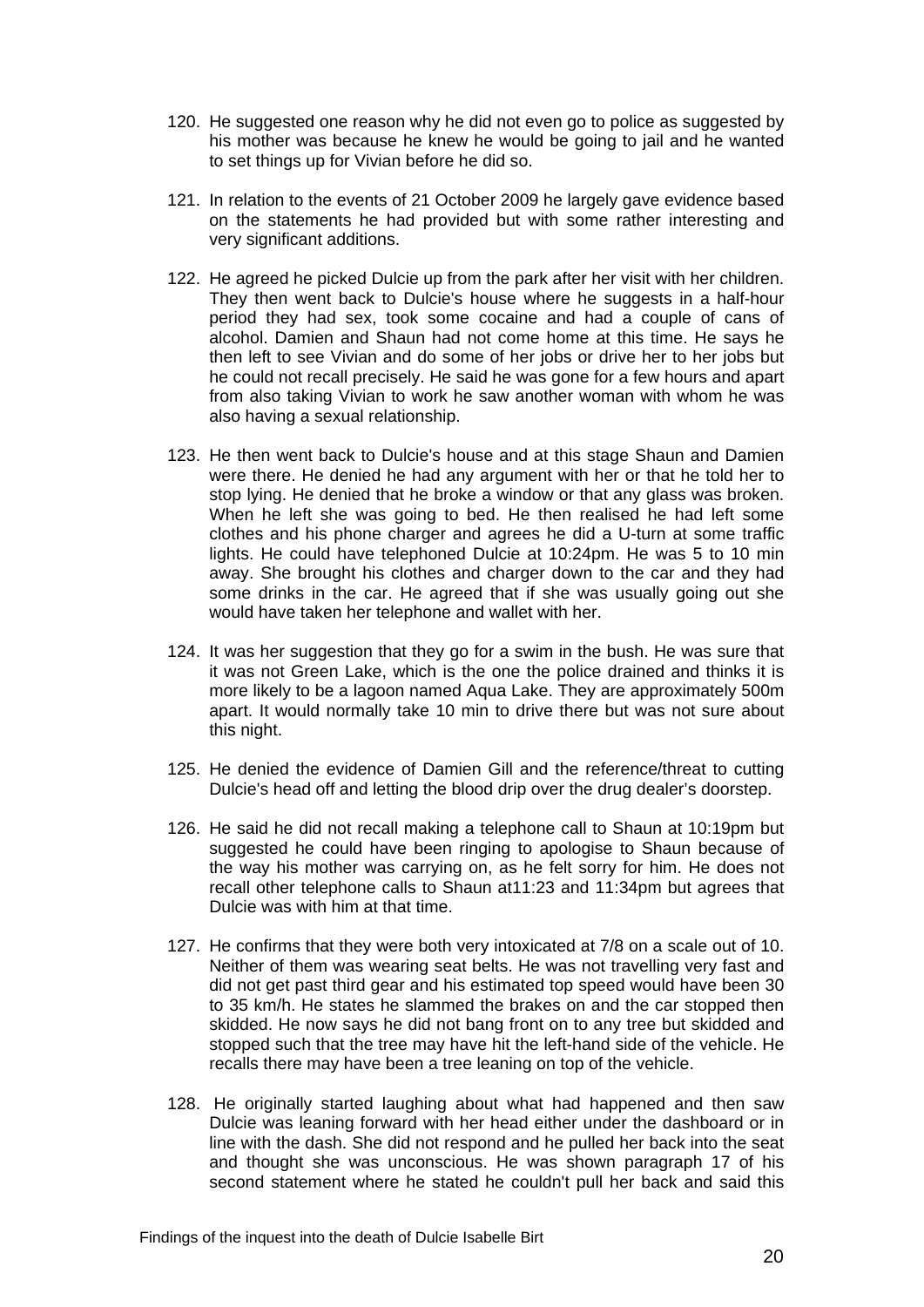was wrong. He stated the head was forward but the body was upright. He stated that she did not appear to have been breathing at this stage. He took her out of car and on to the ground near the back wheel. He tried to get a pulse on both wrists with no result. He could not hear breathing. He listened to her heart and believed he could hear a heartbeat. He states he performed CPR as well as mouth-to-mouth resuscitation. At no time was her breathing laboured or heavy in any way. He states he did hundreds of CPR compressions.

- 129. He stated he had not noticed anything about her head or any blood.
- 130. He had difficulty opening up the side tray of the utility but eventually got it open. He then put Dulcie up onto the tray and it was somewhat of a struggle. He stated that it was dark but the headlights and parking lights were on. He could see she had a graze or cut on her head, which he thinks was on the left top forehead but he was not sure. There was not a lot of blood to be found.
- 131. He stated he was in shock, which is why he did not get her checked out by a professional or telephone for an ambulance. He was scared of going to jail as he was intoxicated and on drugs and he had clearly caused the accident. He wanted to look after Vivian as no one else was there to do that.
- 132. He then decided to go and get some help but the wheels of the four-wheeldrive were spinning. He is not sure but he may have locked and unlocked the wrong wheel hubs. The car was not bogged in mud but he could not get it out.
- 133. His mother's house was closer than his house and he ran to his mother's house. This would have been 500m to a kilometre away. He does not recall how he got in but presumes his mother was in bed. He asked to borrow the motor vehicle and initially she did not wish to give it to him because he had been drinking. He then he told her it was a matter of life and death and then about what had happened and that Dulcie had died in a collision. She told him to ring the ambulance or call the police. He suggests he did not give her the full details of what happened on that occasion. He also says he did not talk to her or see her when he returned with the vehicle later.
- 134. He had no trouble finding the utility vehicle as it was on the same track. He used a snatch strap from the utility and tried to pull it out but the utility did not move. He then decided to give it a big yank and the vehicle moved a bit. He then got into his own car and was able to move it.
- 135. He then took his mother's vehicle back to her house but did not speak to her and just left the keys. He then ran back to the bush and found the utility vehicle again quite quickly. He says he then drove around in the bush with Dulcie on the tray in the utility. He was thinking about what to do. He believed she was dead. He had not seen any vomit on her.
- 136. He then went over to the western side of the bush. In completely new evidence to what was contained in his statement or in the field interview he says he then placed the body down a gully. He says he then went back home and got his Commodore at Bundamba but does not recall how he got there. In relation to why none of this was written in his statement provided by his solicitor he suggested he had given his solicitor this information and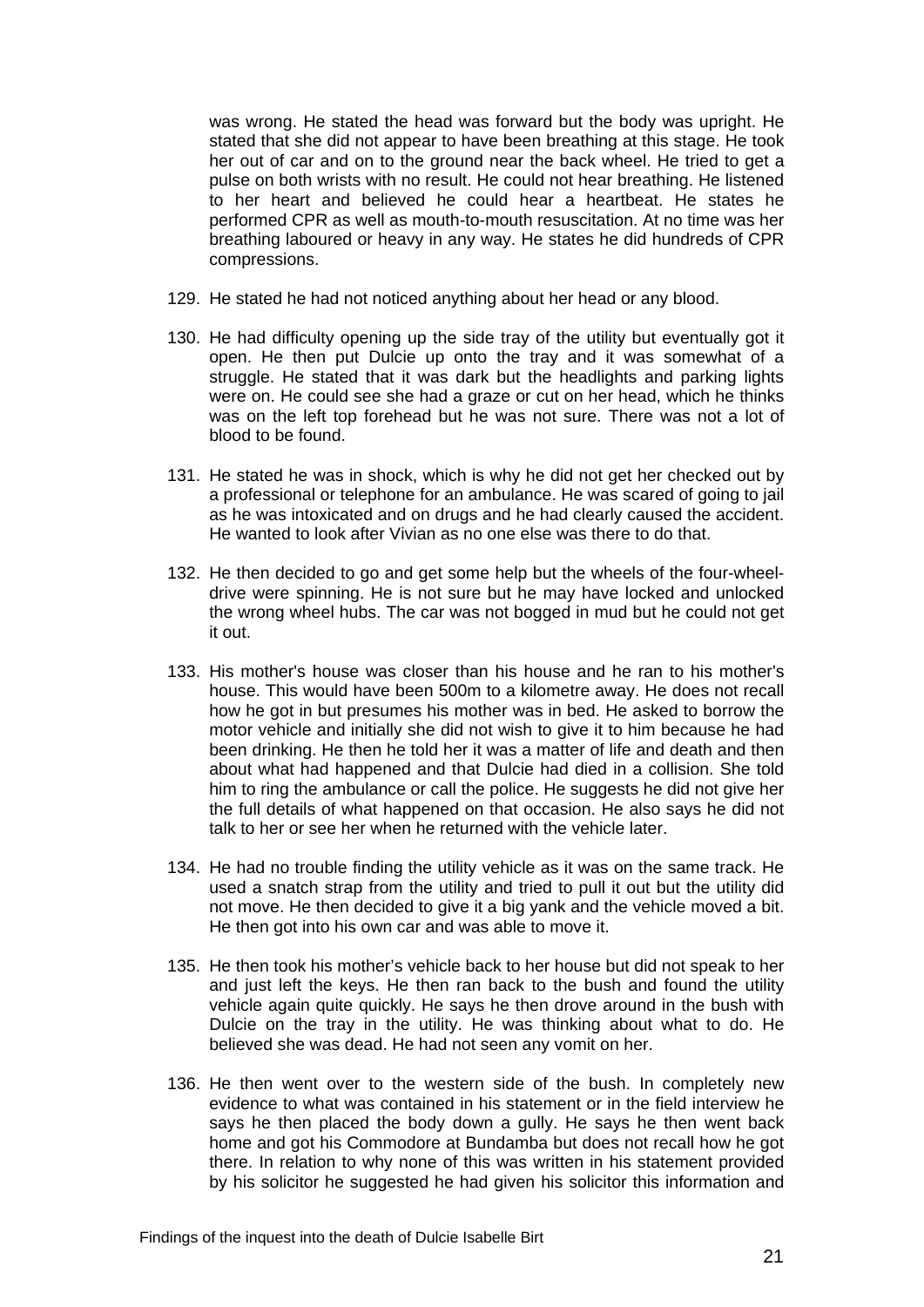he had not read the statement. He also told his solicitor about having used the Commodore that evening but that also had not made it into the statement.

- 137. He says that after he returned with the Commodore he took her out of the gully and put her in the boot. He was not sure what he was going to do but ended up driving out to Jacobs Well where they used to camp. He made reference to the fact that he did not just go to the one spot but appears to have been to a few other spots that night before cutting across to Rocky Point. He stated he waded out in the water and carried her out to waist height and let her go. He stated that the police tricked him into saying that where he had placed the body was close enough to some trees that he could touch them.
- 138. He stated he was under the influence of alcohol at the time he attended the walk-through interview. He had not told his solicitor or the police that he was intoxicated.
- 139. He said the body did not sink and he decided to just turn back to the shore and did not look back. He stated he said a prayer to God to forgive him and make him strong.
- 140. He says he then drove back and dumped the car at Wacol at an industrial area and hoped it would get stolen. He stated he then hitched a lift from the highway back to Bundamba near the station and then walked home. He then got his bike and went into the bush and grabbed the 4WD and drove it home.
- 141. He stated he had received no injuries from the accident other than a sore left hand. He was unsure as to what happened to the passenger side tray side and stated it must have fallen off in the bush. He agreed he saw Damien and Shaun in the bush on the Saturday. He stated he had driven to the house to see Shaun and then heard motorbikes in the bushland and knew they were likely to be there and drove in. He stated he wanted to see Shaun to give him some food and money. He denied he had already been in the bushland and that he had been seen earlier that morning or the previous morning at around 6:30.
- 142. He denied he had hidden the body. He denied having been in the bush that morning when he took the 4WD to his sister, Vicki's house. He denied having told his sister and Chris that he would ring them that night about the motor vehicle being burnt. He stated he told the police where the motor vehicle was but denied asking Lea to send any messages about getting rid of the motor vehicle.
- 143. He stated he had cleaned the utility. He noted something on the passenger door and pulled over and saw some skin and blood and sprayed and wiped this down. He suggests he also then took the vehicle to a car wash.

# <span id="page-23-0"></span>**Expert evidence**

#### <span id="page-23-1"></span>**John Ruller**

144. John Ruller is a very experienced road crash investigator and collision analyst. He provided a statement and gave evidence at the inquest. He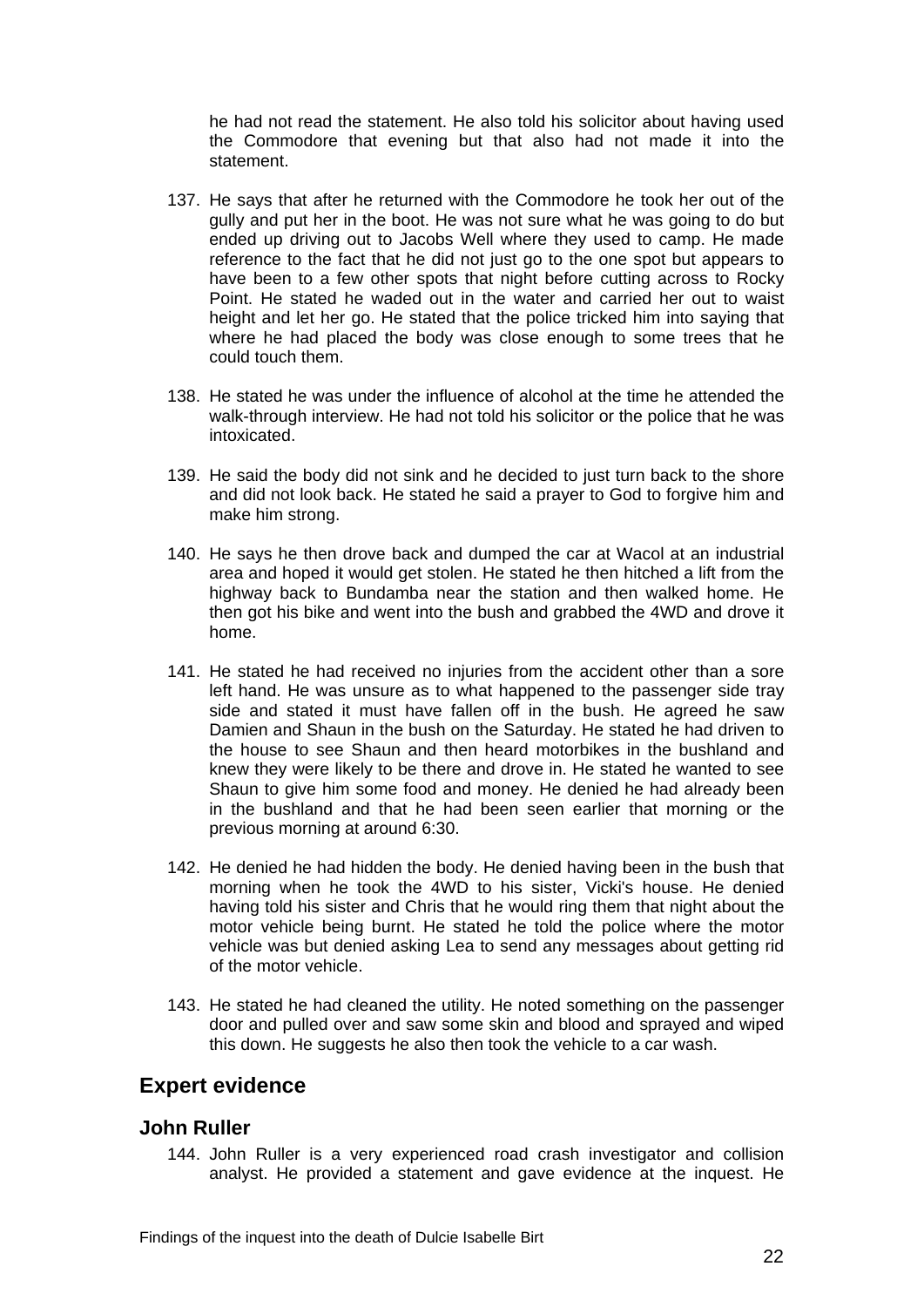based his report on the statements of Gwilliams to the effect that neither Dulcie nor Gwilliams were wearing a seat belt and both had been drinking heavily. He also noted the evidence of Gwilliams that he was travelling at speed down a track in bushland and struck a dip and lost control of the vehicle. He states that they hit one tree and he recalls something hit on the left-hand side of the vehicle and they then came to a sharp stop, into another tree. He also noted that the evidence of Gwilliams was that when the vehicle had stopped, there was a tree lying on the vehicle on the left side.

- 145. In summary his evidence is as follows:
	- a. He inspected the green utility and the alleged crash scene at the bushland at Riverview.
	- b. An examination of the vehicle failed to locate any damage consistent with the vehicle having a full on impact with one or more trees. There was slight scuffing to the left side of the bull bar which may have indicated a brush with a tree.
	- c. There was a slight indentation in the metal of the front bull bar forming like a wave – the soft wood of a tree would not make such a mark in the metal and was likely due to impact with a sharp object.
	- d. The damage to the left side sidestep was of a minor nature and would result in little discomfort to any passenger sitting in the front passenger seat. There was also mud caked under the sidestep when he examined it which had been there for some time suggesting the impact pre-dated further driving which attracted the mud.
	- e. Further, the damage to the upright of the tray would have been of a minor nature and again, anyone sitting in the front passenger seat would have felt little effect from such a contact.
	- f. The roof showed no contact damage had a tree been struck and then fallen onto the roof it would be expected there would at least be a scuff.
	- g. Inspection of the interior of the vehicle failed to locate any area which showed evidence of occupant contact damage.
	- h. No damage or scuff marks were found on the dash in front of the passenger seat.
	- i. In such a situation of an unrestrained person involved in a collision as described, a person will very often be found crumbled up under the dash as their whole body would be forced forward, not just the upper portion as described by Gwilliams.
	- j. Examination of the scene revealed only one tree (photo 20) consistent with having been involved in a crash with a vehicle. The physical evidence at the site of the tree shows that it was a glancing blow only and would have taken little force to push the small tree over.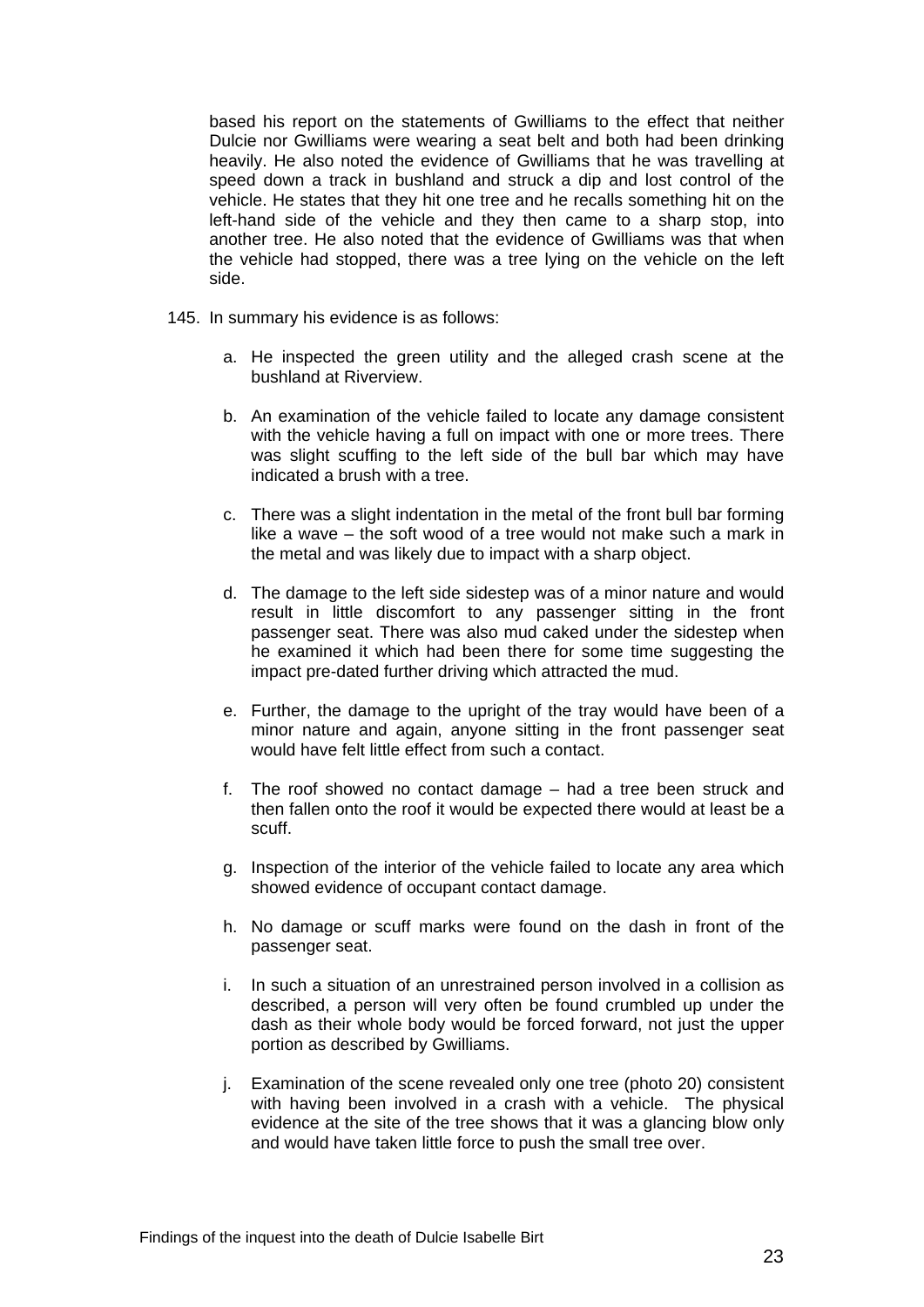- k. The track was rough, the 'y' and 'z' G forces do not appear to be excessive – the occupants of the vehicle would be uncomfortable but not excessively so.
- 146. Mr Ruller concluded that in his opinion:
	- a. There is no damage to the Mitsubishi utility consistent with the vehicle having been involved in a significant impact with one or more trees, which would have resulted in a sudden stop.
	- b. There is no evidence seen along the track which would indicate a vehicle had veered off the track and impacted one or more trees in the manner described by Mr Gwilliams.
	- c. There is no damage or scuffling within the passenger compartment of the vehicle consistent with occupant contact.

#### <span id="page-25-0"></span>**Paul Tutin – Mechanical Engineer**

- 147. Paul Tutin is a mechanical engineer who was engaged by police to examine the Mitsubishi Triton utility on 4 November 2009. He was specifically asked to consider damage on the vehicle and his opinion as to an explanation of how the damage was sustained. His evidence can be summarised as follows:
	- a. There is no evidence to suggest that the damage observed was the result of a collision with another vehicle on the open road.
	- b. There was significant degradation of the paintwork consistent with its age and that it had been used extensively in an off road capacity such as scratching from foliage with such events occurring on a number of occasions.
	- c. Other than wear and tear, the only significant but minor accident or impact damage was confined to the running board and the tray on the passenger side of the vehicle. The passenger-side door lock was missing but given the rust seen this occurred sometime previously.
	- d. The damage to the passenger side running board was a dent in the underside and is consistent with contact with a solid object on the ground, such as a tree branch or uneven ground, when the vehicle was being used in an off-road capacity.
	- e. The damage to the passenger's side of the tray uprights of the vehicle is consistent with an over heard projection, such as a tree branch, being clipped by the moving vehicle whilst the vehicle was being used in an off-road capacity. He was unable to identify a timeframe for when the damage occurred. The impact would not have been at a fast speed, and the most likely scenario which fits the damage pattern is as follows –

'The vehicle was being driven off-road at a low speed through country where overheard branches or projecting objects were present on the off-, or passenger's side of the vehicle. On travelling under one of these branches/projecting objects, the top left hand corner of the aluminium upright on the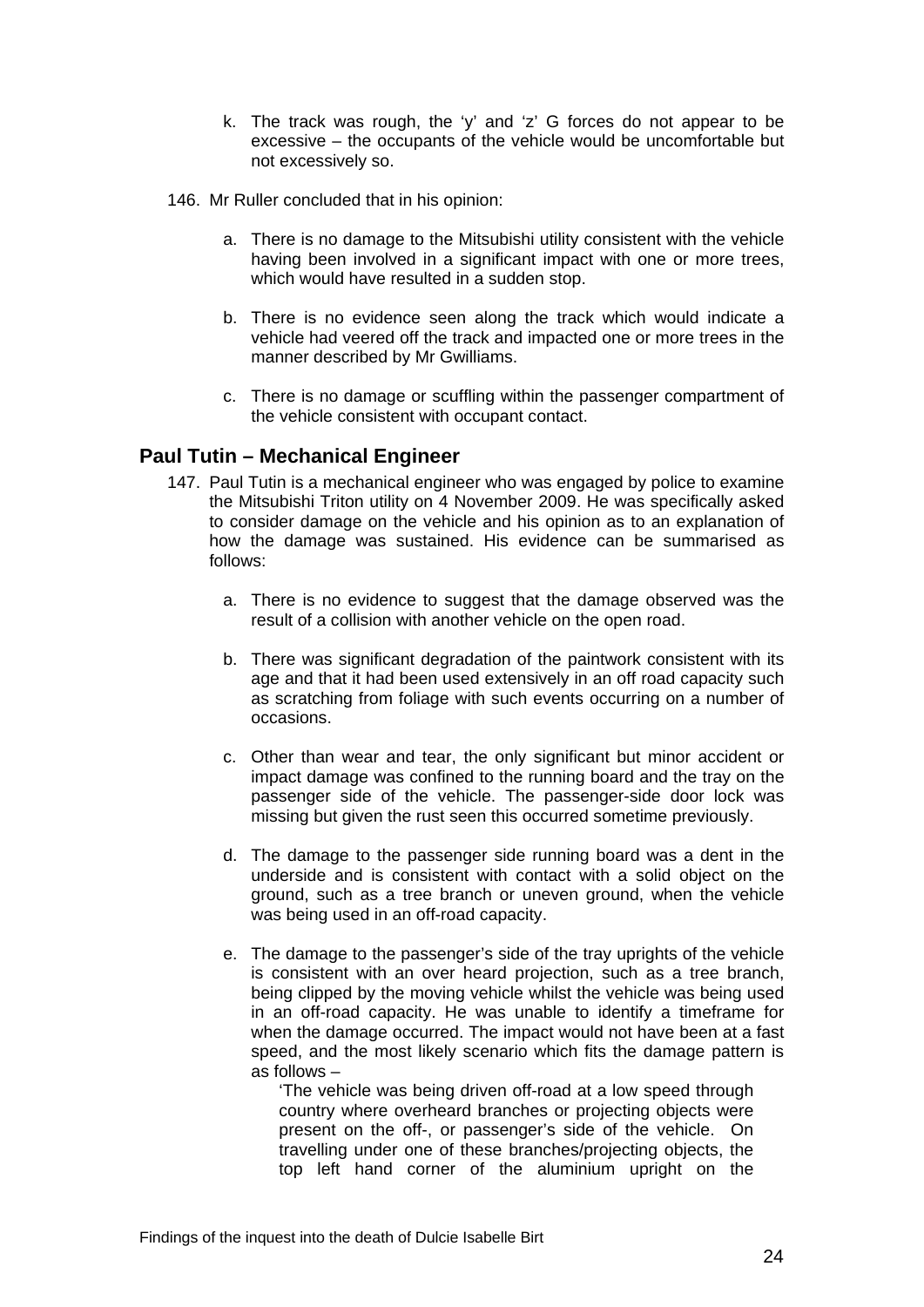passenger's side of the tray clipped a branch/projecting object that was approximately 1.75m above the ground, leaving a witness mark on the upright. As the vehicle continued to move forward, the branch/projecting object caused the top of the upright to move rearwards as the upright rotated in excess of 12 degrees allowing the branch/projecting object to slide over the top corner of the passenger's side upright. The consequence of this impact was that the passenger's side corner upright rotated about the top retaining bolt in the sub frame of the tray, fracturing the bottom bolt hole in the sub frame rail<sup>'</sup>

#### <span id="page-26-0"></span>**Sgt Darryl Morrison (Forensic Crash Unit)**

- 148. Darryl Morrison is a sergeant with Queensland Police and a very experienced Forensic Crash Unit (FCU) investigator. He observed the Mitsubishi Triton on 3 November 2009. The vehicle was in a generally poor condition with the painted surfaces dirty, scratched, and faded with a number of minor dents. He reported the left side upright support post on the tray had been pushed rearward and was about 18cm out of alignment on its normal position. There was a crack to the base of the adjacent upright support post. Brackets on the left side attached the drop down sides were bent. There was a rectangular mark or print on the left upright support post commencing about 7cm down and 6cm in length. He was of the opinion this impact is most likely with an object similar to the end of a piece of timber about 6cm wide.
- 149. This motor vehicle had also allegedly been involved in a motor vehicle collision with a red Mazda sedan and a silver Mazda sedan on 2 September 2009. He also observed an area of damage on the lower portion of the driver's side contained areas of red paint smears. He was also shown a number of photographs of a red Mazda sedan parked so its front panels are adjacent to the driver's door of the Triton utility.
- 150. Sgt Morrison also assisted other officers to survey an area of track in the bushland off Riverview and prepared a survey map. He also drove the utility on this area of track on three occasions also utilising a Vericom accelerometer which measures acceleration in G forces. Utilising a video camera on the windscreen he drove the Triton utility on the area of track on three occasions at low comfortable speeds and at a higher speed. He also drove the utility to several locations on the section of track and placed various wheels of the vehicle into larger ruts or holes and then drove the vehicle out of these holes.
- 151. In summary his opinion is as follows:
	- a. He opines that the nature of any damage suffered by a vehicle in an impact is speed dependant.
	- b. He concludes that the damage sustained by the vehicle on the passenger side was consistent with a low speed impact.
	- c. He reviewed the track as well as the side swipe traffic incident involving silver and red Mazda sedans.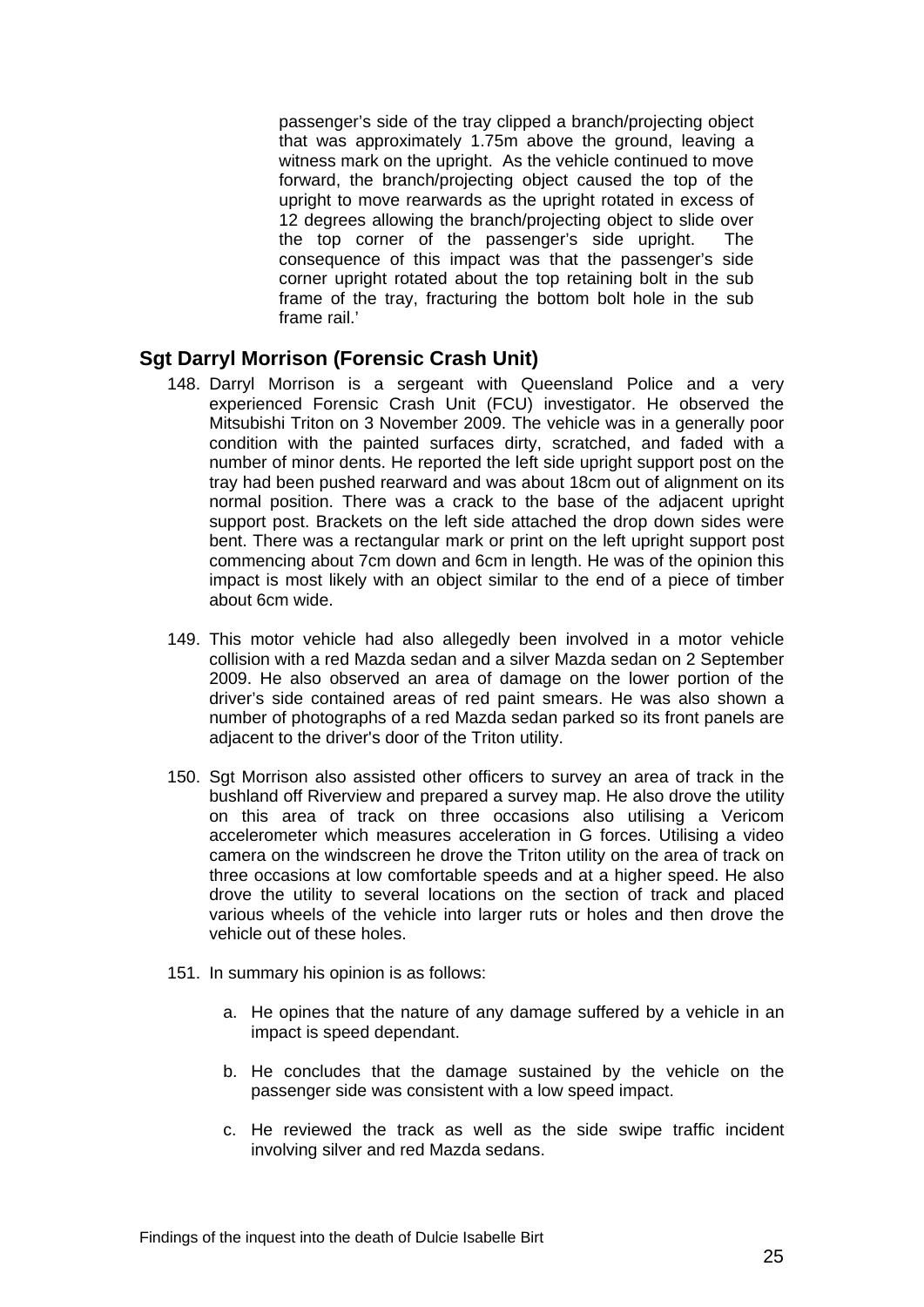- d. The damage to the utility in the area of the lower driver's door and the arrangement of the panels and fixtures on the right rear utility section was consistent with having been caused in the traffic accident as described on 2 September 2009.
- e. The damage was minor in nature and would not be sufficient to inflict life threatening or fatal injuries upon the occupant of the utility.
- f. On each of the two occasions he drove the vehicle at comfortable speeds he experienced no discomfort. On the third occasion he drove he experienced a minor level of discomfort when negotiating rough sections of track.

#### <span id="page-27-0"></span>**Anthony Nelson**

- 152. Sgt Anthony Nelson is a member of the Gold Coast Water Police and the Search and Rescue Coordinator for the South West Region. He has 10 years experience with the Water Police. He was involved in the potential search and rescue for Dulcie's body in Jacobs Well.
- 153. Sgt Nelson viewed the video footage of the field interview conducted with Gwilliams at the area of Jacobs Well where he stated he disposed of Dulcie's body. He referred to the official Queensland Tide Tables 2009 and was able to establish the high and low tidal heights for that period and was able to perform calculations when the tide height would be of an equivalent level to the heights calculated for 21 and 22 October 2009. Similar tide heights were likely to occur on 15 January 2010 and 27 January 2010. He was able to confirm his measurements within a few centimetres from actual tidal depths recorded at Rocky Point by Maritime Safety Queensland.
- 154. He attended on both those days and during the course of 15 January 2010 a series of experiments was conducted utilising a dummy. On 27 January 2010 a number of other measurements were made. In summary the findings were as follows:
	- a. He was able to establish that at all times relevant to the interview provided by Gwilliams on 8 December 2009 there was dry land at the location nominated by him as where he released the remains of Dulcie into the waterway: In the video field interview Gwilliams was very specific about the location and pointed out a particular mangrove tree he was able to almost touch. For Gwilliams to release the body at chest height as he stated he would had to have been at a distance of 43 metres from the edge of the mangroves.
	- b. Due to the fact that tidal movement is a vertical movement of water and any horizontal movement is determined by local factors including the composition and nature of the sea bed, he reached the conclusion that if the remains of Dulcie had been placed in this location, there would still be evidence of those remains within a short distance: In effect the body when released would have floated back to shore. In his experience the body would have been located the next day given this is a main thoroughfare for marine activity. He considered it unlikely marine predators would have taken the body and has never had an event where a body has been taken by a shark in these shallow waterways.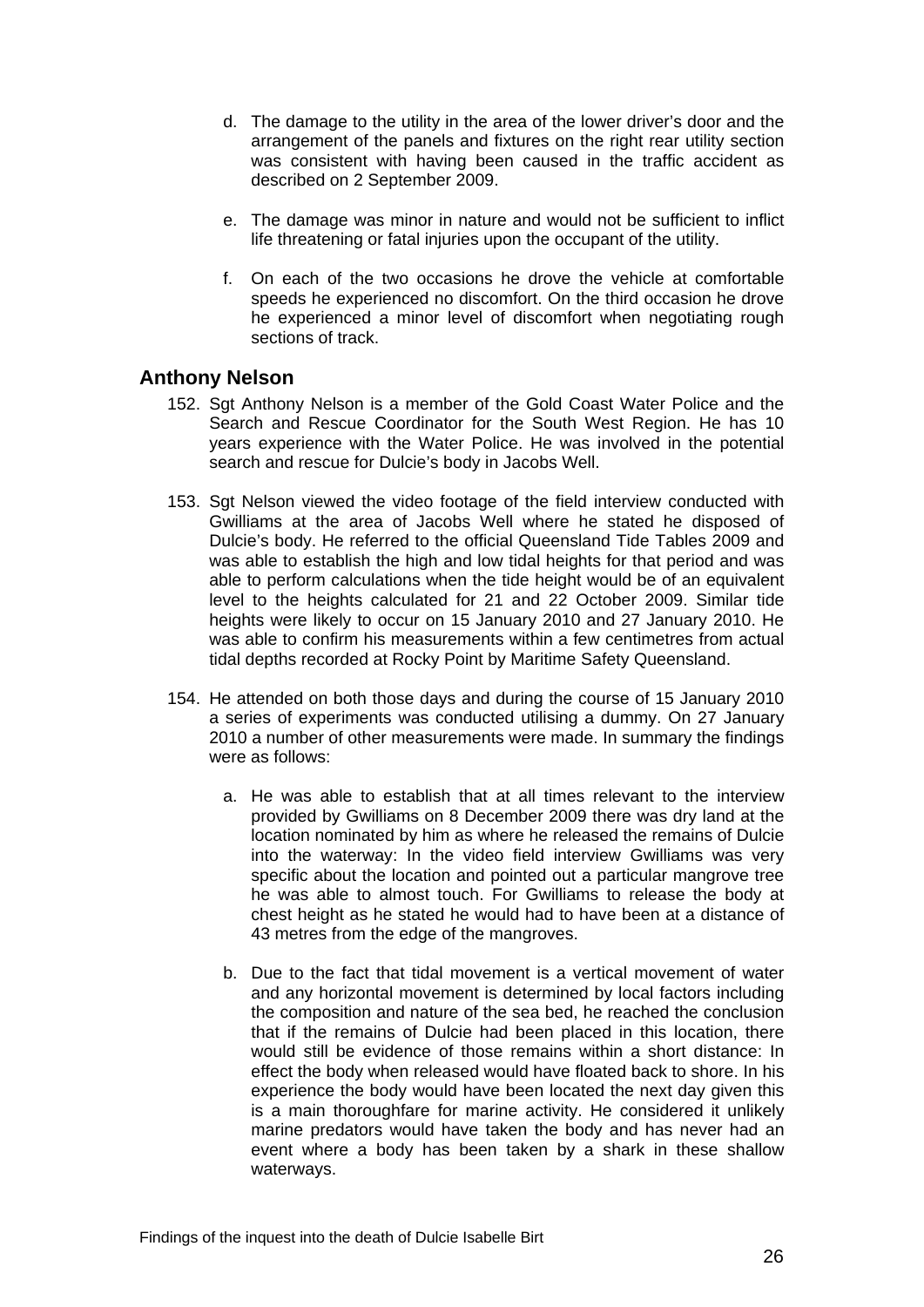- c. He opined that it was categorically not possible for Gwilliams to have released the remains of Dulcie at the time and location as he claimed during the interview. He further opined that, based on water movements and tidal heights, there was no likely area at that location to conduct further searches for the remains.
- d. He opined that the version provided by Gwilliams in relation to the disposal of Dulcie at Little Rocky Point on 22 October 2009 is not possible.

#### <span id="page-28-0"></span>**Prof Anthony Ansford**

- 155. Professor Anthony Ansford is a very experienced forensic pathologist. He was engaged by the lawyers representing Alwyn Gwilliams in the criminal proceedings. He was asked to address a number of specific questions by them, but gave more detail in his evidence. In summary his evidence was as follows:
	- a. Professor Ansford opined that if the vehicle had been involved in a crash sufficient to directly cause Dulcie's death he would expect significantly more damage and possibly a large amount of blood.
	- b. There were no reports indicating a significant amount of blood was found in either vehicle.
	- c. He would also expect a large amount of blood in the utility if Dulcie had been seriously assaulted before or while she was in the vehicle – however other scenarios of killing such as strangulation would not reveal blood.
	- d. Other possible scenarios include a low impact collision with a tree or other object (sufficient to damage the side drop tray) could have caused an unrestrained heavily intoxicated person to collide with the interior of the vehicle with sufficient force to cause loss of consciousness rather than death. The minor injury to the head would support this hypothesis. She may have then remained unconscious due to a combination of alcohol and the head blow and aspiration or inhalation of vomit in her unconscious and intoxicated state was also likely to have occurred. Gwilliams may have then mistakenly considered that she was dead and placed her in the water where she subsequently drowned.
	- e. Alternatively, she may have died prior to immersion in the water due to the combination of a relatively minor head injury producing unconsciousness and intoxication, leading to death from possible inhalation of vomit.
	- f. In his evidence he stated that if she was knocked unconscious her breathing would become noisy rather than simply stopping or becoming inaudible. It would be obvious that she was still alive. If she aspirated vomit into her lungs whilst she was unconscious this would cause her death relatively quickly but he would expect this to be more than a few minutes and more in the order of 20 to 30 min.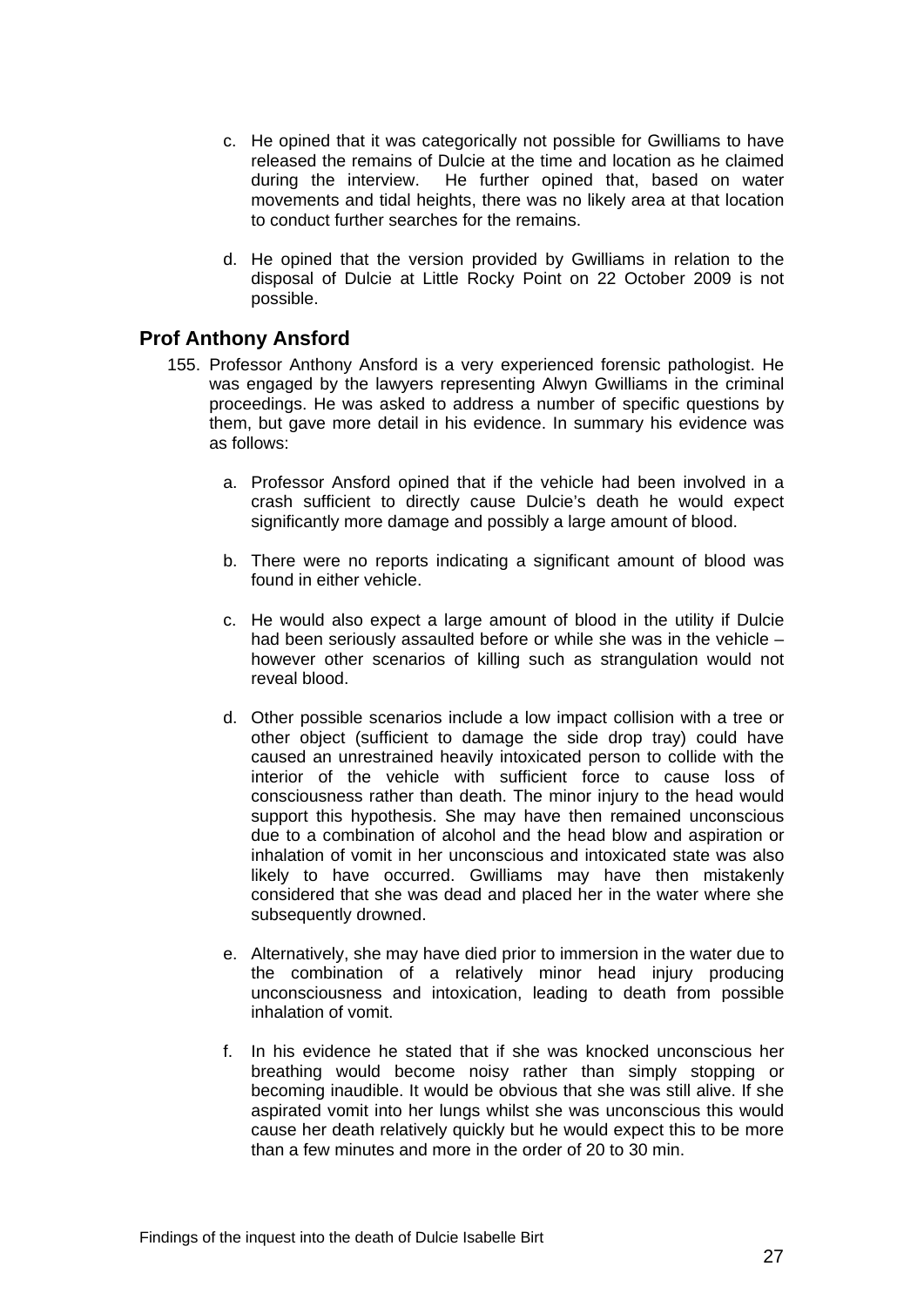- g. If she had been placed in water (whether in a lake or open water) he would have expected the body to sink but it would have come to the surface in a 24 hour to two day period, unless it had been weighed down.
- h. In a situation where there was evidence of minimal blood loss, minimal head injury, minimal damage to the motor vehicle, and the driver experiencing no injury he would consider it highly unlikely for all of those things to have come together to cause her death. He had never seen a case with those similar circumstances where death had occurred.

#### <span id="page-29-0"></span>**Used car safety ratings – RACQ**

- 156. Mr Steve Spalding, the Executive Manager of Technical and Safety Policy at RACQ has also been approached as part of the inquest to provide information. He was provided with a brief overview of the matter and asked to address the issue of the durability/overall safety of the subject vehicle (a 1998 Mitsubishi Triton utility) when involved in a crash, particularly a crash said to involve a fatality.
- 157. Mr Spalding provided a response which essentially summarises a number of key statistics which the RACQ use in order to assess the overall safety of a vehicle. RACQ recommends the use of the 2013 Used Car Safety Ratings (UCSR) results for a 1998 vehicle. The UCSR are prepared by Monash University under the direction of Associate Professor Stuart Newstead and supported by a steering group comprised of stakeholder representatives from various Australian and New Zealand transport departments and motoring clubs, plus the Transport Accident Commission and the Federal Department Infrastructure and Transport.
- 158. The 2013-2014 UCSR brochure shows the rating for a 1996 to 2006 Mitsubishi Triton MK Model as offering four stars of protection for the driver. The star ratings range from one being 'very poor' through to five being an 'excellent' rating.
- 159. The actual calculated crashworthiness (CWR) for the vehicle is 2.92%, representing an average of 2.92 seriously injured or killed drivers per 100 police-reported crashes. For context, the average CWR in the 2013 results for utilities is 3.44% and for all rated vehicles is 3.85%.
- 160. Essentially, Mr Spalding's evidence confirms that the subject vehicle has a high safety rating.

# <span id="page-29-1"></span>**Conclusions**

#### <span id="page-29-2"></span>**Lies which can be proven**

- 161. With respect to his and Dulcie's drinking on the Wednesday night, Mr Gwilliams maintained that he and Dulcie had consumed the best part of two bottles of spirits and pre-mixed cans of rum – on a drunkenness scale of 1- 10 he put his condition at 8 or 9. There is little evidence he and Dulcie were drinking much at all before they left.
- 162. On his account, Mr Gwilliams falsely denied having had an argument with Dulcie on the Wednesday night.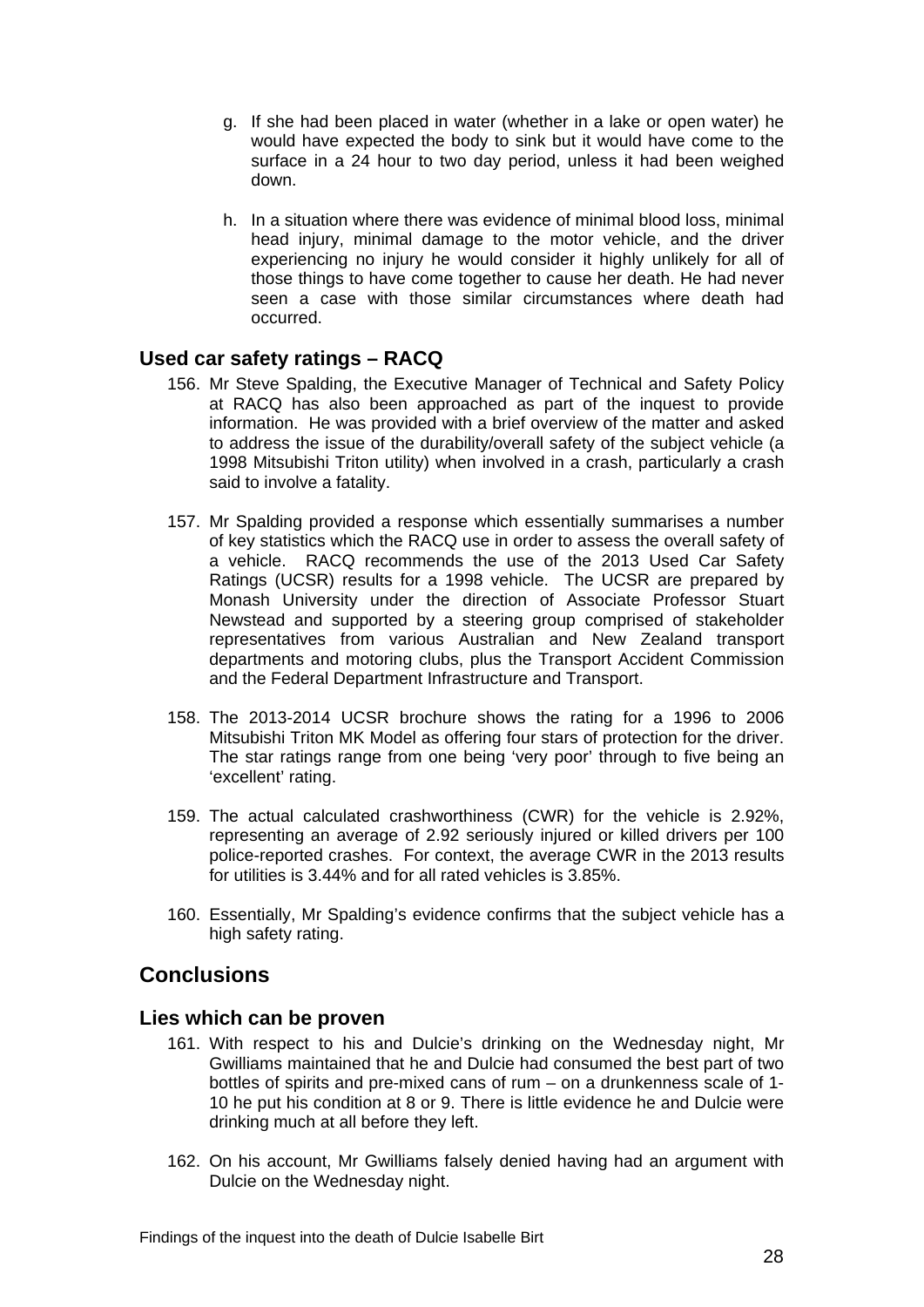- 163. In daylight, Mr Gwilliams took police to the bushland opposite Dulcie's house but was unable to locate the area where he claimed the accident had occurred, however, he was able to find it twice in the night time; once after he allegedly borrowed his mother's car, and then again, when he revisited the scene after returning her car.
- 164. Mr Gwilliams told police that he had definitely knocked a tree over and that there was no water around where it happened. There was one felled tree in the area that was consistent with being knocked over by a vehicle, but the damage to the tree was not consistent with Mr Gwilliams' version. The small tree that had been pushed over near the pond sustained only a glancing blow.
- 165. Mr Gwilliams' took police to Little Rocky Point, Woongoolba an area he referred to as Jacobs Well – and told them that this was where he had put Dulcie's body into the water. A consideration of tidal heights at Little Rocky Point indicated that Dulcie's body could not have been released from Little Rocky Point or any other location within 2km to the south or 1  $\frac{1}{2}$  km to the north of that place.
- 166. Mr Gwilliams described Dulcie as slumped over, with her head on the dashboard. However, the expert evidence is an unrestrained passenger is more likely to be found crumpled under the dash as the whole body is forced forward. Further, Mr Gwilliams did not sustain any injuries that night despite him also not being restrained by a seatbelt.
- 167. The impact with the tree was not of sufficient force to throw Dulcie forward and break her neck. Indeed the findings in relation to the blood in the utility are also inconsistent with what Mr Gwilliams told police. The blood that was found in and on the utility was located in positions where blood was unlikely to have been deposited in a vehicle accident.
- 168. Soil samples taken from the four wheel arches of the utility were mineralogically similar, suggesting a common source. Those samples were compared with control samples taken from the track in the Riverview bushland along which Mr Gwilliams said he had driven before the accident, from a lake in that bushland area, and from Woongoolba. None of the wheel arch samples had similar mineralogical features to any of the control samples.
- 169. Mr Gwilliams knew the area of Jacobs Well, having been there several times when he was young. He told police he and Dulcie had been to the place two or three times. It seems unlikely he would be mistaken as to where he placed Dulcie's body in the water.

#### <span id="page-30-0"></span>**How she died**

170. Dulcie Birt was in a sexual relationship with Alwyn Gwilliams. Alwyn Gwilliams had a history of relationships with women characterised by domestic violence. Her relationship was no different. There is ample evidence of arguments between the two and resultant violence on her. The connection with these events and the bushland area is chilling given the previous conviction of torture of another woman in bushland. There is some evidence he may have taken Dulcie into the bush and tied her up with a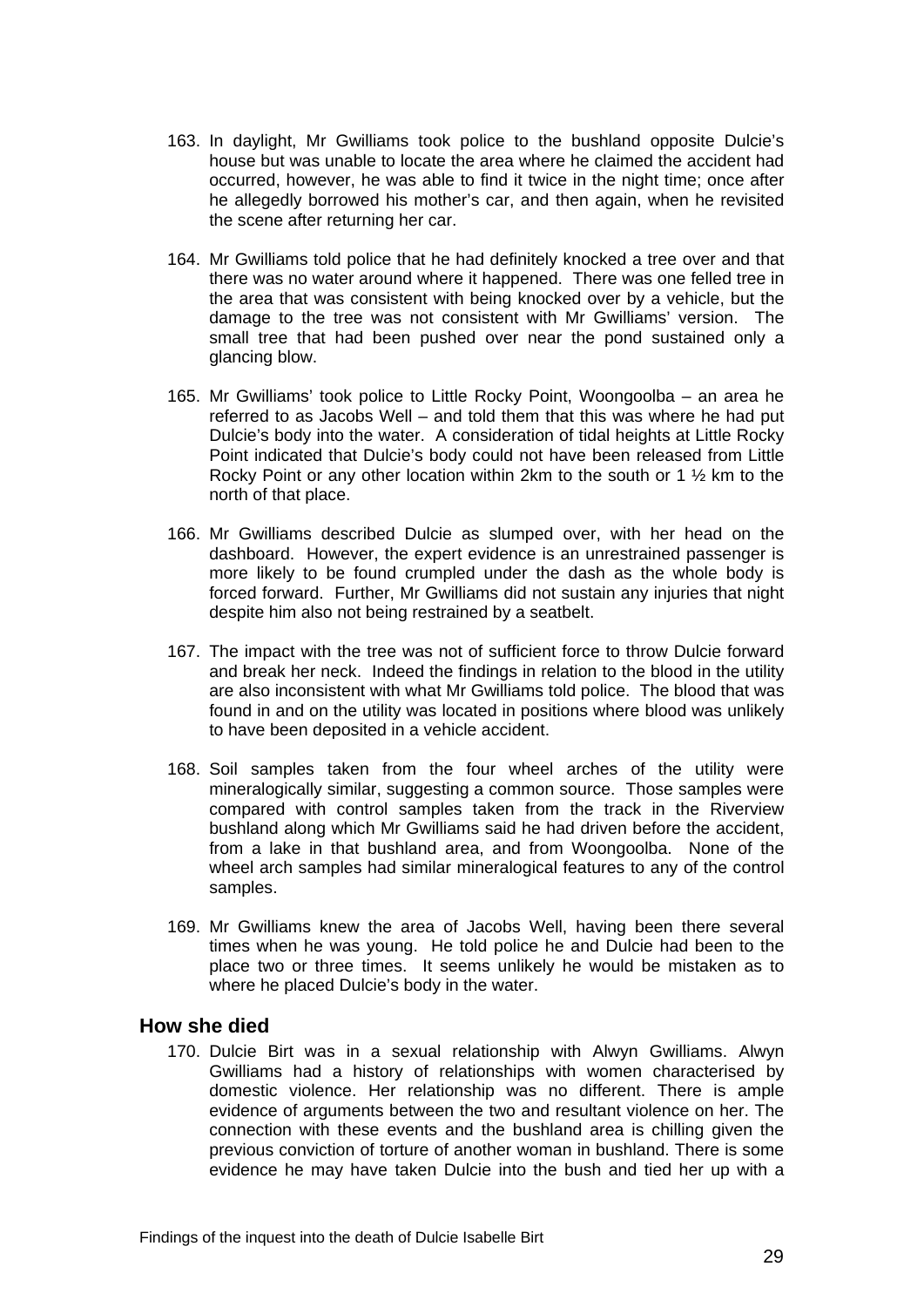rope on a previous occasion. He made threats to Vivian and others implicating the bushland as a place he would utilise.

- 171. Dulcie died in the late evening of 21 October 2009 or early morning of 22 October 2009 in the Riverview bushland. There had earlier been a loud vocal argument between the two and he smashed her bedroom window. Gwilliams then left and Dulcie was seen by her son going to bed. Gwilliams then returns and is seen in CCTV footage doing a u-turn at a set of lights. This appears to correspond with a telephone call he made to her at 10:24pm and it may very well be he was returning to get his phone charger. It is apparent that despite the argument she went somewhat voluntarily down to the vehicle but because she did not take her telephone and purse she was expecting to return. It is unknown if she voluntarily got into the vehicle or was otherwise coerced. It is likely that she left the house around the time she sent the text message to Soona at 10:34pm.
- 172. There may have been a minor motor vehicle crash and she may have been injured, but those injuries did not kill her. What is most likely is that she suffered some other form of assault by Gwilliams following on from the argument. The nature of the assault cannot be ascertained at this stage but it is likely this caused her death. The recovery of her body may assist in reaching a conclusion on this issue. It may not.
- 173. It is most likely the body was initially placed in the Riverview bushland. It is a vast and largely inhospitable place. Gwilliams was seen in that area on a number of occasions after 22 October 2009 at night or in the early morning. He may have moved the body from where it was initially placed or made further efforts to hide the body. I suspect the missing left hand side tray has played a part in hiding the body. The story of taking the body to Jacobs Well that night has been shown to be a fabrication, most likely to confuse the investigation and to impede the discovery of the body in case it assisted in revealing the truth.
- 174. It is most unlikely the 4WD was bogged as alleged by Gwilliams. Gwilliams did not utilise his mother's small sedan to move the vehicle that night and he did not go to his mother's house that night. The subsequent stories about the vehicle accident were concocted by Gwilliams and his family members and particularly his mother have assisted in its perpetuation. Gwilliams did not use the green Commodore that early morning to take the body to Jacobs Well. This again was invented to impede the investigation.
- 175. I am satisfied Dulcie Isabelle Birt is deceased and has died as a result of the direct actions of Alwyn Gwilliams in some form of undetermined assault.

# <span id="page-31-0"></span>**Findings required by s. 45**

<span id="page-31-1"></span>**Identity of the deceased** – Dulcie Isabelle Birt

<span id="page-31-2"></span>**How she died** – **Dulcie Isabelle Birt died in the Riverview** Bushland as a result of a form of assault perpetrated by Alwyn Gwilliams. The precise nature of the assault and how it caused her death cannot be determined on the available evidence. It is most unlikely she died as a